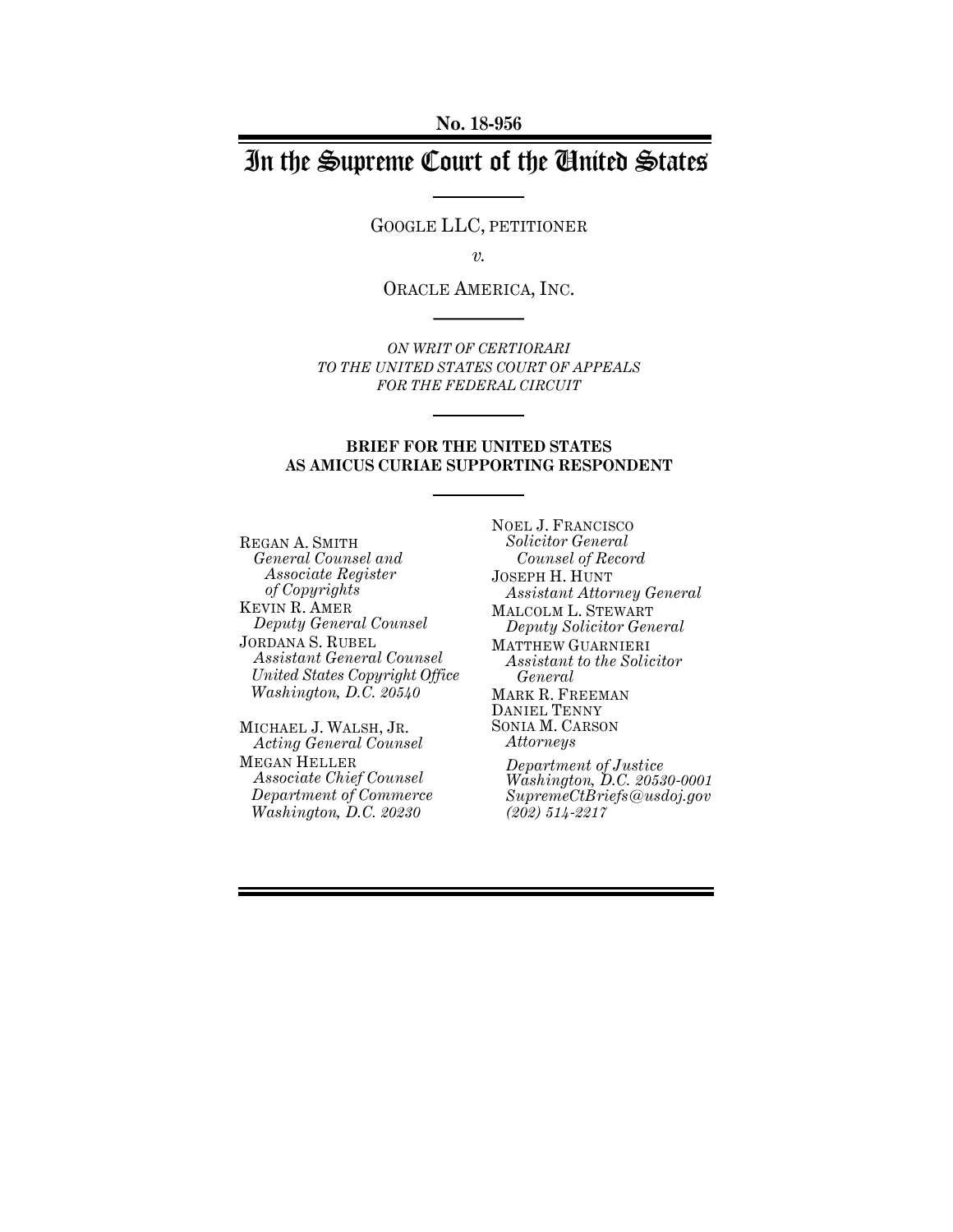### **QUESTIONS PRESENTED**

The Copyright Act of 1976, 17 U.S.C. 101 *et seq.*, protects "original works of authorship," 17 U.S.C. 102(a), including "computer program[s]," 17 U.S.C. 101. The Act specifies, however, that copyright protection does not "extend to any idea, procedure, process, system, method of operation, concept, principle, or discovery, regardless of the form in which it is described, explained, illustrated, or embodied in such work." 17 U.S.C. 102(b). Under the "merger" doctrine, copyright protection also does not apply when an idea can be expressed in only a limited number of ways, such that the expression and idea "merge." Finally, the Copyright Act provides that "the fair use of a copyrighted work  $***$  is not an infringement of copyright." 17 U.S.C. 107.

The questions presented are as follows:

1. Whether Section 102(b) or the merger doctrine precludes copyright protection for respondent's original computer code, which defines and organizes a set of functions that are useful in writing computer programs.

2. Whether the court of appeals correctly held that petitioner's verbatim copying of respondent's original computer code into a competing commercial product was not fair use.

(I)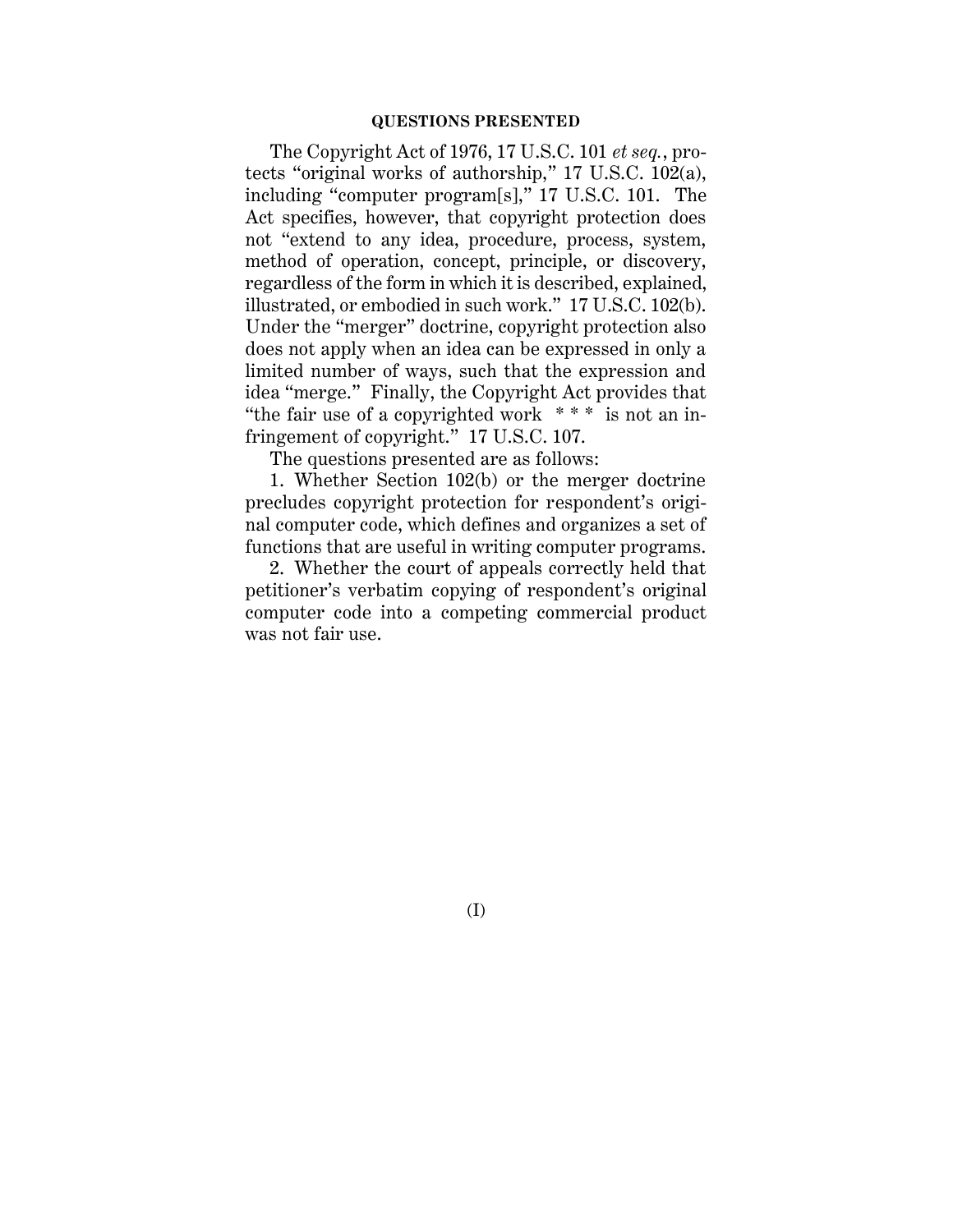## **TABLE OF CONTENTS**

Page

| Argument:                                                                                         |
|---------------------------------------------------------------------------------------------------|
| I. The Java Standard Library is copyrightable  14                                                 |
| The Copyright Act makes clear that computer<br>A.<br>code is copyrightable despite its functional |
|                                                                                                   |
| Section 102(b) does not foreclose copyright<br>B.                                                 |
|                                                                                                   |
| C.                                                                                                |
| Petitioner's policy arguments are<br>D.                                                           |
|                                                                                                   |
| II. Petitioner's copying was not fair use  26                                                     |
| Petitioner's commercial copying harmed the<br>A.                                                  |
| market for respondent's work and was not                                                          |
|                                                                                                   |
| Petitioner's remaining fair use arguments<br>В.                                                   |
|                                                                                                   |
|                                                                                                   |

## **TABLE OF AUTHORITIES**

Cases:

| Atari Games Corp. v. Nintendo of Am. Inc.,               |  |
|----------------------------------------------------------|--|
|                                                          |  |
| Azar v. Allina Health Servs., 139 S. Ct. 1804 (2019)  24 |  |
|                                                          |  |
| Bleistein v. Donaldson Lithographing Co.,                |  |
|                                                          |  |
| Campbell v. Acuff-Rose Music, Inc., 510 U.S. 569         |  |
|                                                          |  |

## (III)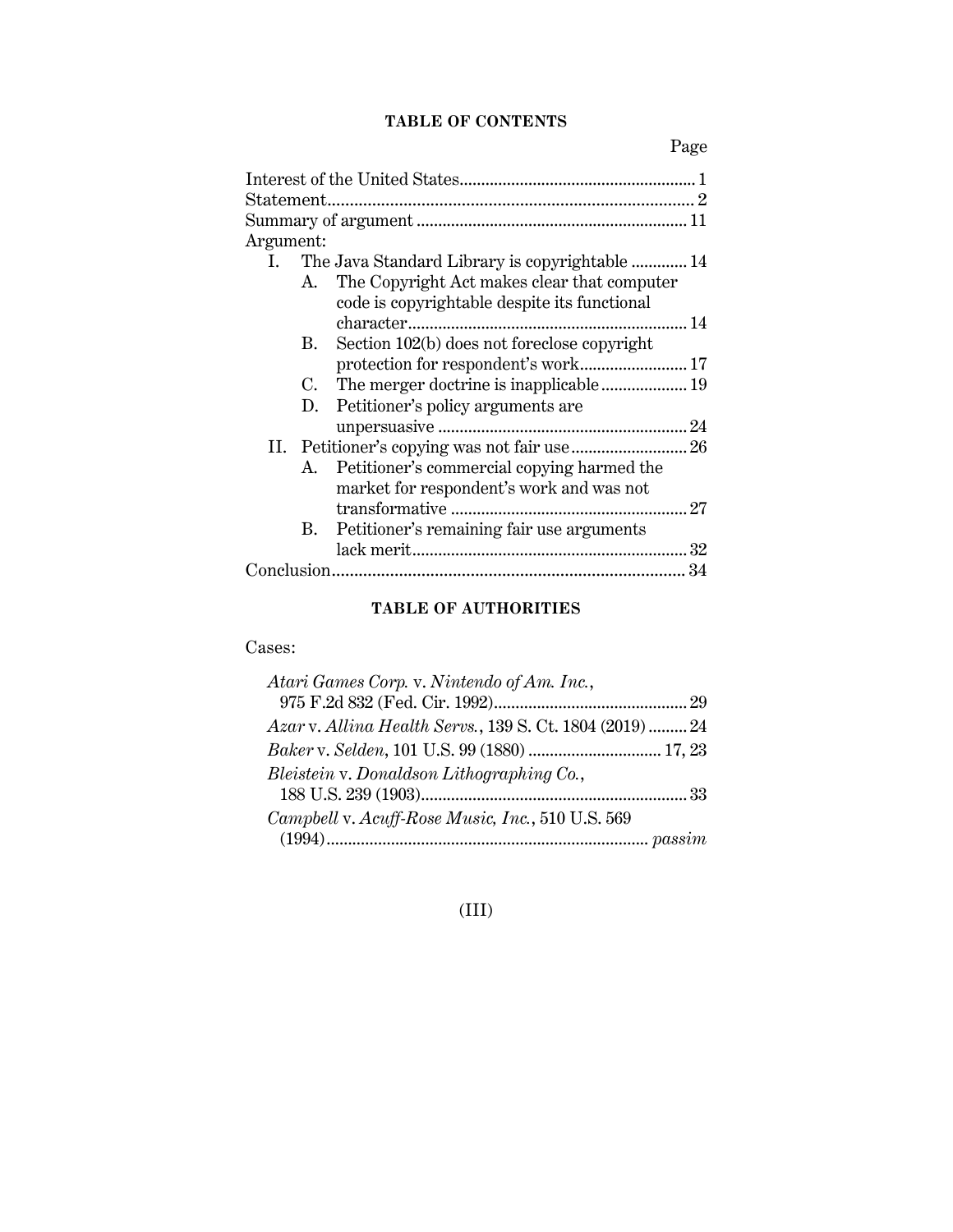| Computer Assocs. Int'l, Inc. v. Altai, Inc.,                                                              |  |
|-----------------------------------------------------------------------------------------------------------|--|
|                                                                                                           |  |
| Feist Publ'ns, Inc. v. Rural Tel. Serv. Co.,                                                              |  |
|                                                                                                           |  |
| Harper & Row, Publishers, Inc. v. Nation Enters.,                                                         |  |
| Johnson Controls, Inc. v. Phoenix Control Sys., Inc.,                                                     |  |
| Lexmark Int'l, Inc. v. Static Control Components,                                                         |  |
|                                                                                                           |  |
| <i>Mitel, Inc. v. Iqtel, Inc., 124 F.3d 1366</i>                                                          |  |
| Sega Enters. Ltd. v. Accolade, Inc., 977 F.2d 1510                                                        |  |
| Sony Computer Entm't, Inc. v. Connectix Corp.,<br>203 F.3d 596 (9th Cir.), cert. denied, 531 U.S. 871     |  |
|                                                                                                           |  |
|                                                                                                           |  |
| TCA Television Corp. v. McCollum, 839 F.3d 168<br>(2d Cir. 2016), cert. denied, 137 S. Ct. 2175 (2017) 28 |  |
| Whelan Assocs., Inc. v. Jaslow Dental Lab., Inc.,<br>797 F.2d 1222 (3d Cir. 1986), cert. denied,          |  |
|                                                                                                           |  |
| Zalewski v. Cicero Builder Dev., Inc., 754 F.3d 95                                                        |  |

## Statutes:

| Act of Dec. 12, 1980, Pub. L. No. 96-517, § 10(a), |  |
|----------------------------------------------------|--|
|                                                    |  |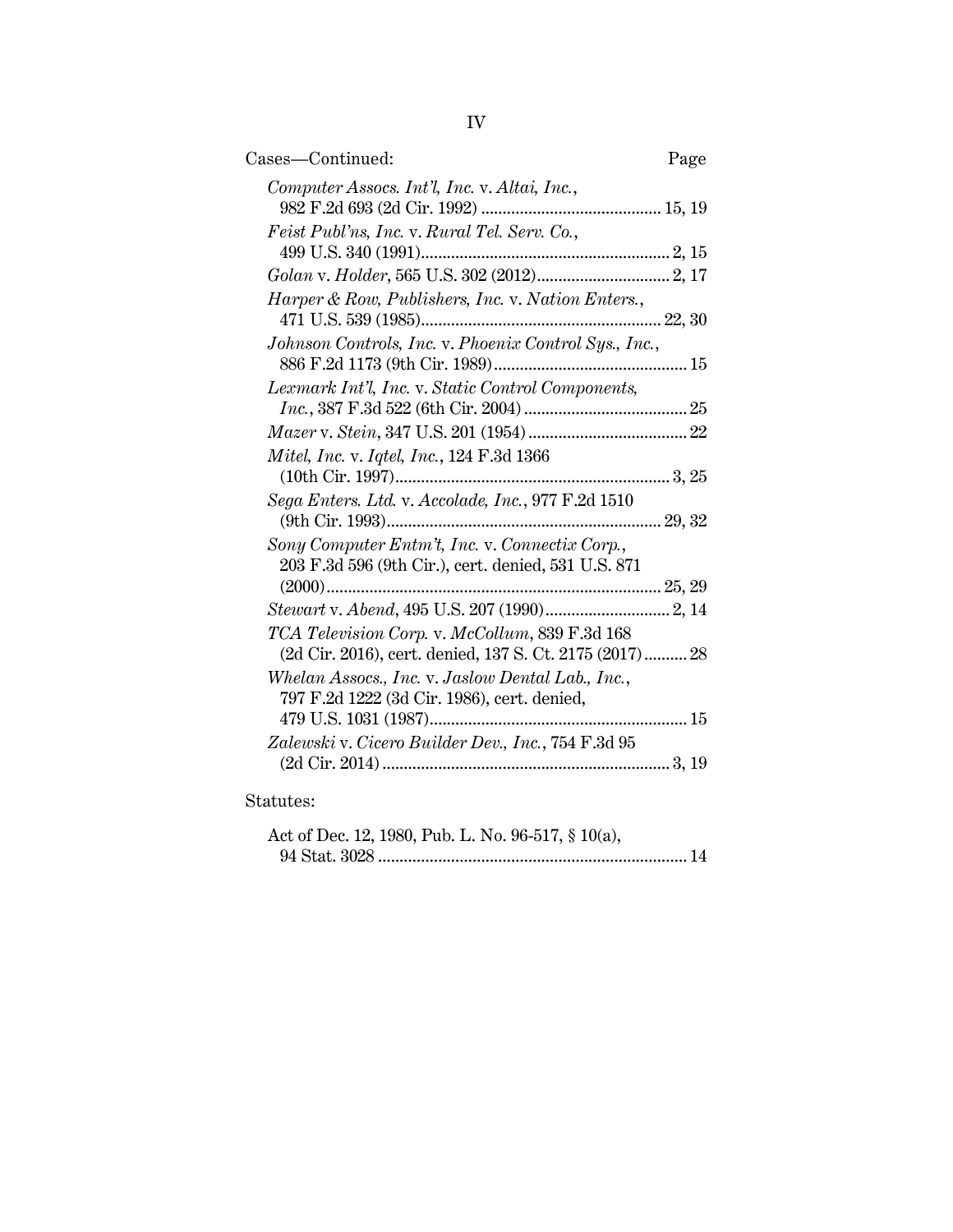| Statutes-Continued: | Page |
|---------------------|------|
|                     |      |
|                     |      |
|                     |      |
|                     |      |
|                     |      |
|                     |      |
|                     |      |
|                     |      |
|                     |      |
|                     |      |
|                     |      |
|                     |      |
|                     |      |
|                     |      |
|                     |      |
|                     |      |
|                     |      |
|                     |      |
|                     |      |
|                     |      |
|                     |      |
|                     |      |

## Miscellaneous:

| A Dictionary of Computer Science (7th ed. 2016) 16     |  |
|--------------------------------------------------------|--|
| H.R. Rep. No. 1476, 94th Cong., 2d Sess. (1976) 14, 18 |  |
| Nat'l Comm'n on New Technological Uses of              |  |
| Copyrighted Works, Final Report (1978) 14, 18, 22      |  |
| 1 Melville B. Nimmer & David Nimmer,                   |  |
|                                                        |  |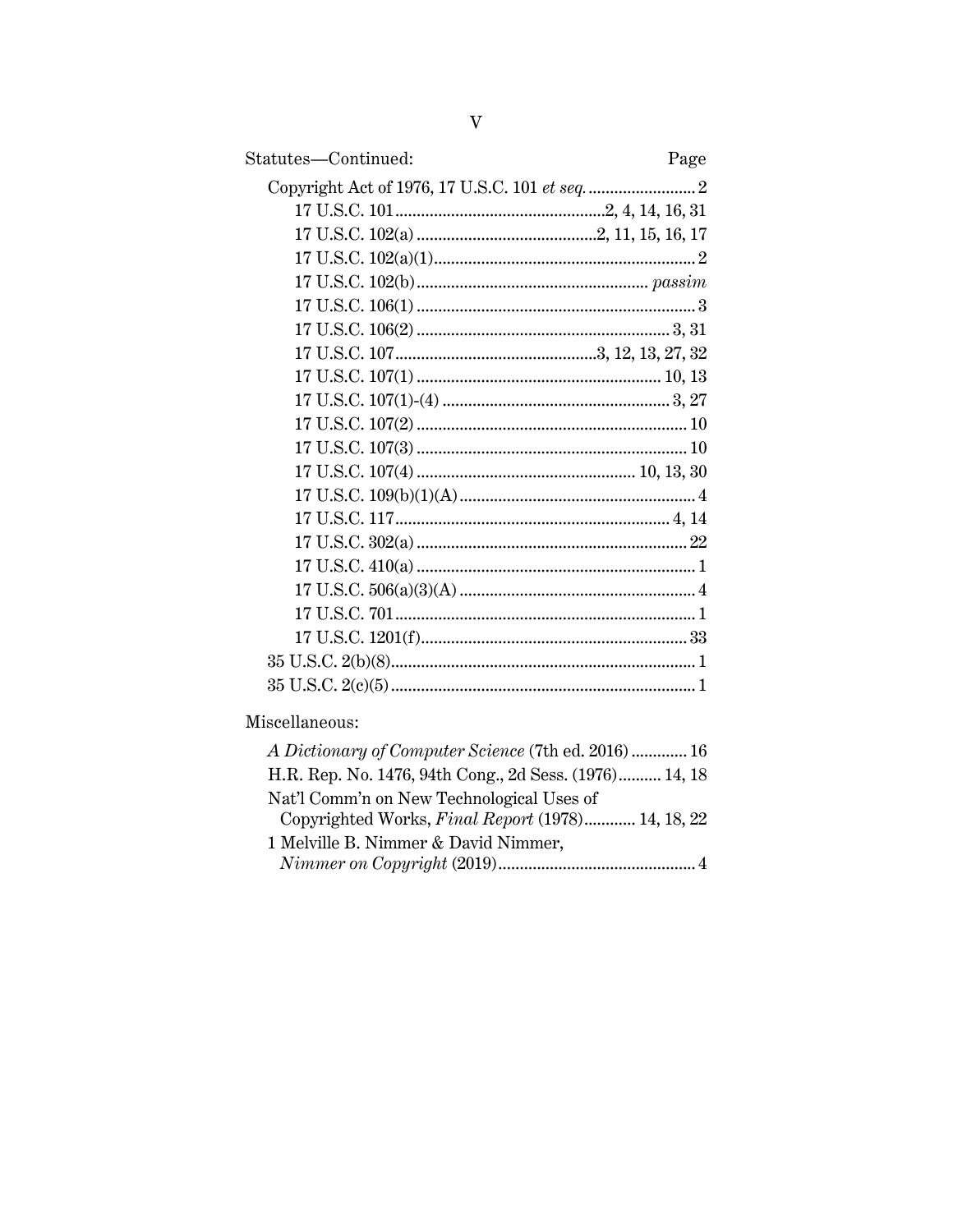| Miscellaneous—Continued:                                | Page |
|---------------------------------------------------------|------|
| U.S. Copyright Office, Software-Enabled Consumer        |      |
| <i>Products</i> (Dec. 2016), https://www.copyright.gov/ |      |
| policy/software-full-report.pdf 18, 19, 24, 25, 29, 32  |      |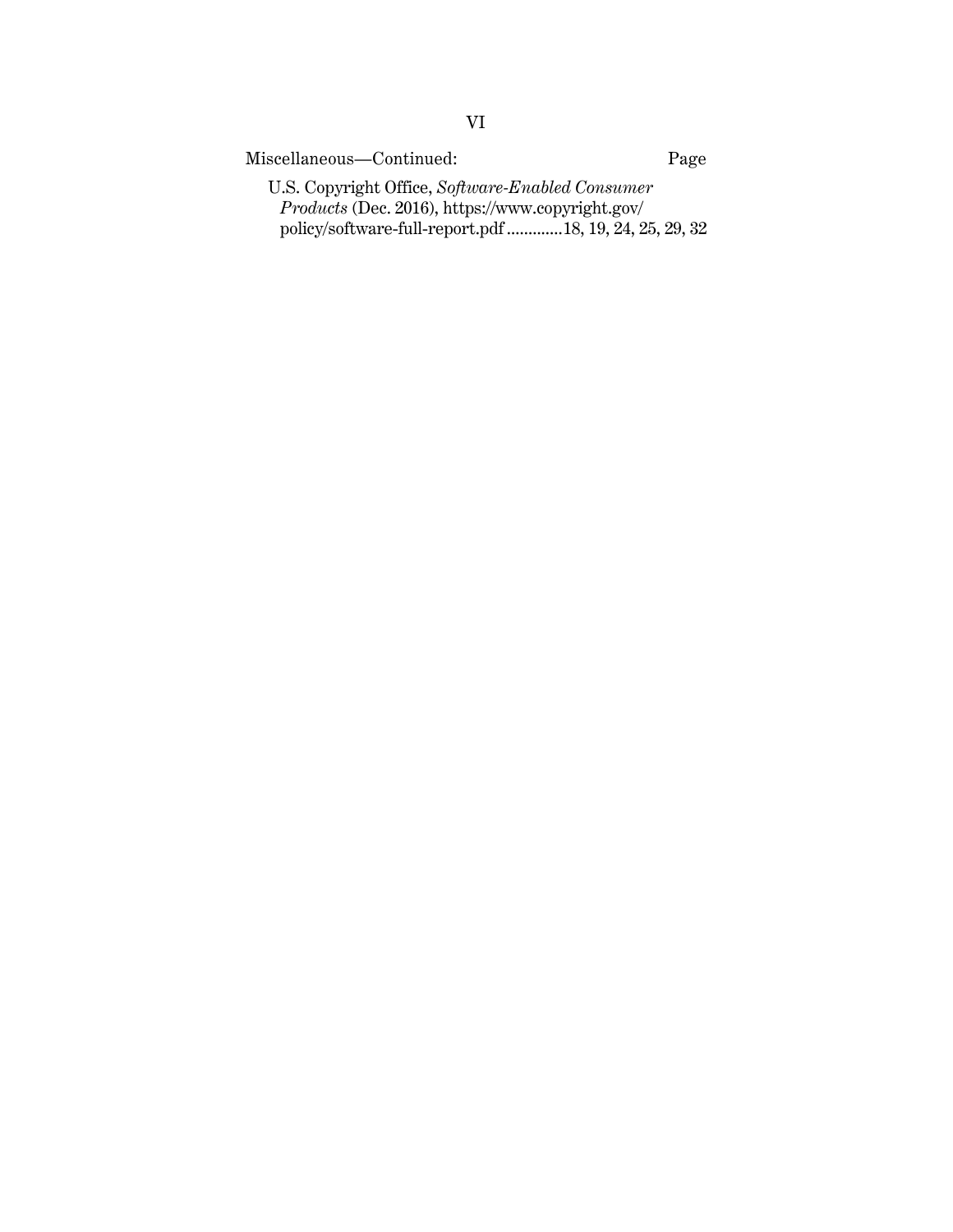# In the Supreme Court of the United States

No. 18-956 GOOGLE LLC, PETITIONER

*v.*

ORACLE AMERICA, INC.

*ON WRIT OF CERTIORARI TO THE UNITED STATES COURT OF APPEALS FOR THE FEDERAL CIRCUIT*

### **BRIEF FOR THE UNITED STATES AS AMICUS CURIAE SUPPORTING RESPONDENT**

### **INTEREST OF THE UNITED STATES**

This case presents questions concerning the copyrightability and use of a computer software program. Those issues implicate the expertise and responsibilities of several federal agencies and components. The Copyright Office is responsible for, among other things, determining whether a work is copyrightable before registering a copyright for the work, 17 U.S.C. 410(a), and advising Congress, agencies, the courts, and the public on copyright matters, 17 U.S.C. 701. The United States Patent and Trademark Office, through the Secretary of Commerce, advises the President on intellectualproperty matters.  $35 \text{ U.S.C. } 2(b)(8)$  and  $(c)(5)$ . At the invitation of the Court, the United States filed a brief as amicus curiae at the petition stage of this case.

(1)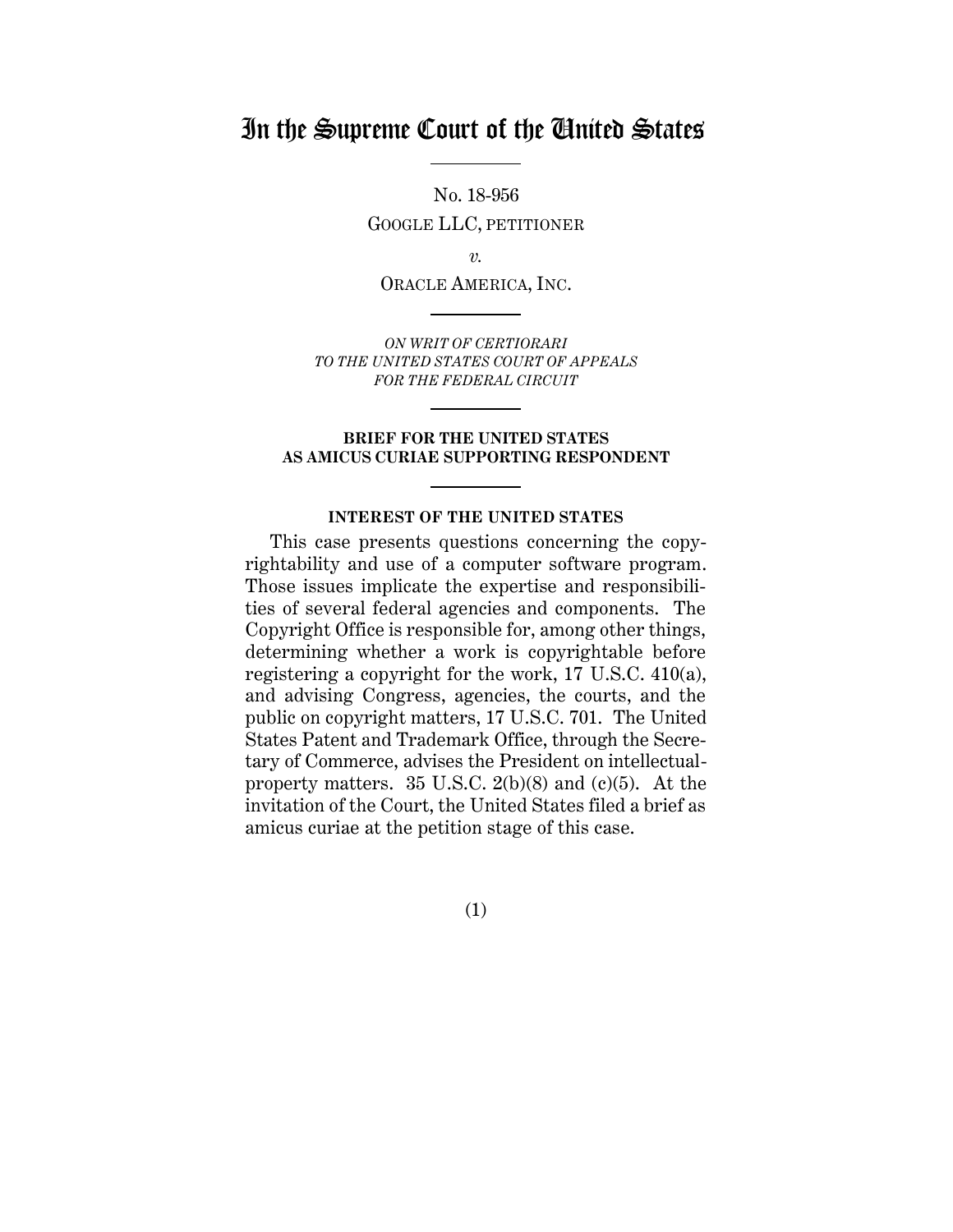#### **STATEMENT**

1. a. Under the Copyright Act of 1976, 17 U.S.C. 101 *et seq.*, "[c]opyright protection subsists \* \* \* in original works of authorship." 17 U.S.C. 102(a). "[W]orks of authorship" include "literary works," which are "works, other than audiovisual works, expressed in words, numbers, or other verbal or numerical symbols or indicia." 17 U.S.C. 101,  $102(a)(1)$ . To be "original" in the relevant sense, a work must have been "independently created by the author (as opposed to copied from other works)" and must "possess[] at least some minimal degree of creativity." *Feist Publ'ns, Inc.* v. *Rural Tel. Serv. Co.*, 499 U.S. 340, 345 (1991). The copyright in an original literary work extends both to its literal aspects (*i.e.*, the actual text) and to its original non-literal aspects (such as the plot of a novel). See, *e.g.*, *Stewart* v. *Abend*, 495 U.S. 207, 238 (1990).

The Copyright Act defines and limits the rights that a copyright confers. As particularly relevant here, Section 102(b) states that copyright protection does not "extend to any idea, procedure, process, system, method of operation, concept, principle, or discovery, regardless of the form in which it is described, explained, illustrated, or embodied in such work." 17 U.S.C. 102(b). For example, a copyright for a book about a new surgical method would bar others from copying the book without authorization, but not from performing the surgical method. Section 102(b) codifies the longstanding common-law principle known as the "idea/expression dichotomy." *Golan* v. *Holder*, 565 U.S. 302, 328 (2012).

Other common-law doctrines limit the copyrightability of certain expressive works. Under the " 'merger doctrine,'" if an idea "can only be expressed in a limited number of ways," those means of expression "cannot be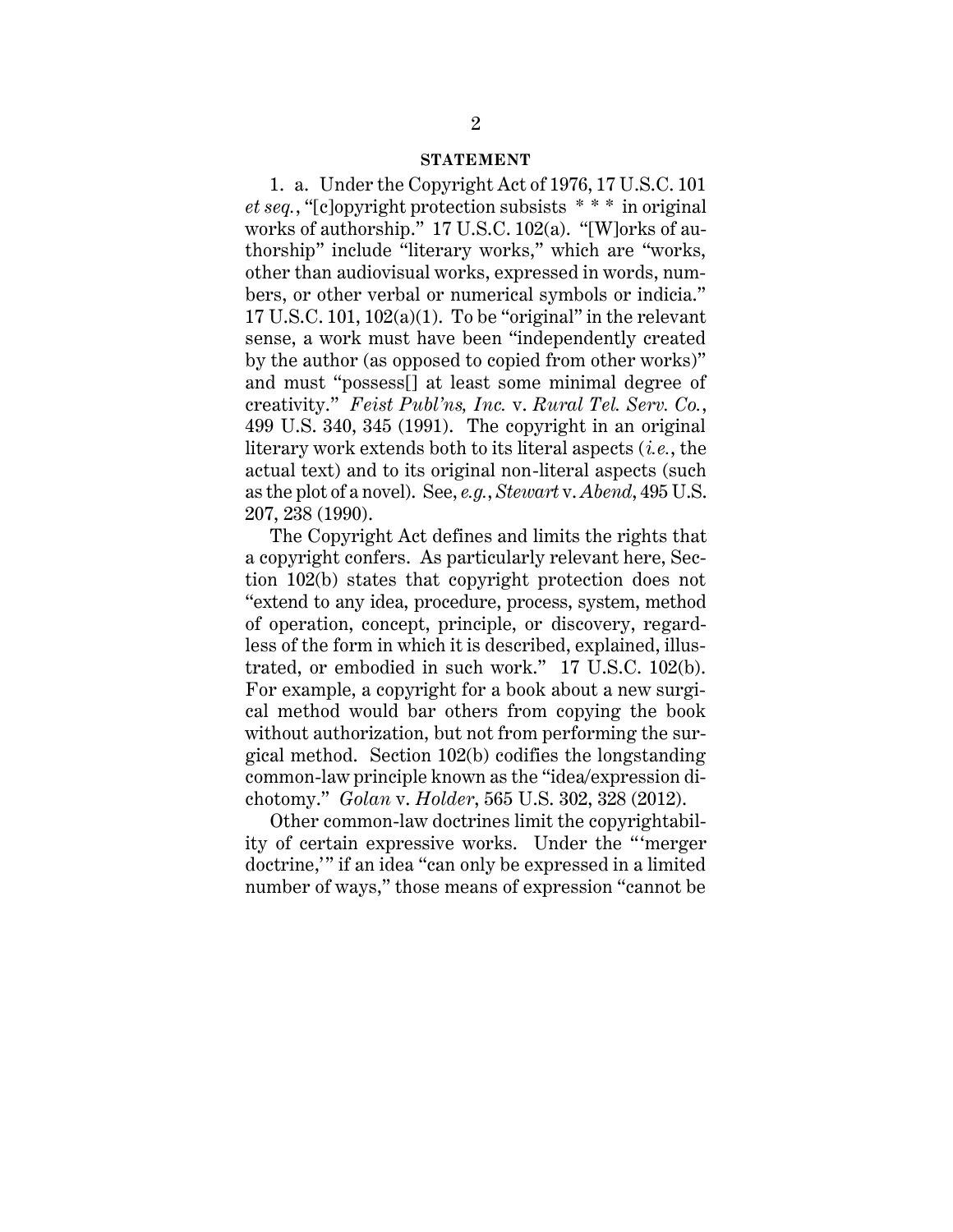protected, lest one author own the idea itself." *Zalewski* v. *Cicero Builder Dev., Inc.*, 754 F.3d 95, 102-103 (2d Cir. 2014). In that circumstance, the idea and the expression are said to "merge." Under the doctrine of *scènes-à-faire*, elements of a work that are "standard, stock, or common to a topic," like cowboys and shootouts in stories of the American West, are not copyrightable. *Mitel, Inc.* v. *Iqtel, Inc.*, 124 F.3d 1366, 1374 (10th Cir. 1997); see *Zalewski*, 754 F.3d at 102.

b. A valid copyright gives the owner certain "exclusive rights," including the rights "to reproduce the copyrighted work" and "to prepare derivative works based upon the copyrighted work." 17 U.S.C. 106(1) and (2). But those rights are subject to exceptions and limitations, including the "fair use" doctrine, 17 U.S.C. 107, a "judge-made doctrine" that Congress codified in 1976. *Campbell* v. *Acuff-Rose Music, Inc.*, 510 U.S. 569, 576 (1994). The fair use doctrine permits certain uses of a copyrighted work when imposing infringement liability would "stifle the very creativity which [copyright] law is designed to foster." *Id.* at 577 (citation omitted). Section 107 identifies a nonexclusive list of factors that are relevant to whether a particular use of a copyrighted work constitutes "fair use": (1) "the purpose and character of the use," (2) "the nature of the copyrighted work," (3) "the amount and substantiality of the portion used in relation to the copyrighted work as a whole," and (4) "the effect of the use upon the potential market for or value of the copyrighted work." 17 U.S.C. 107(1)-(4).

c. This case concerns the copyrightability of computer code. To induce a computer to perform a function, a person must give the computer written instructions. Typically, those instructions are written in "source code,"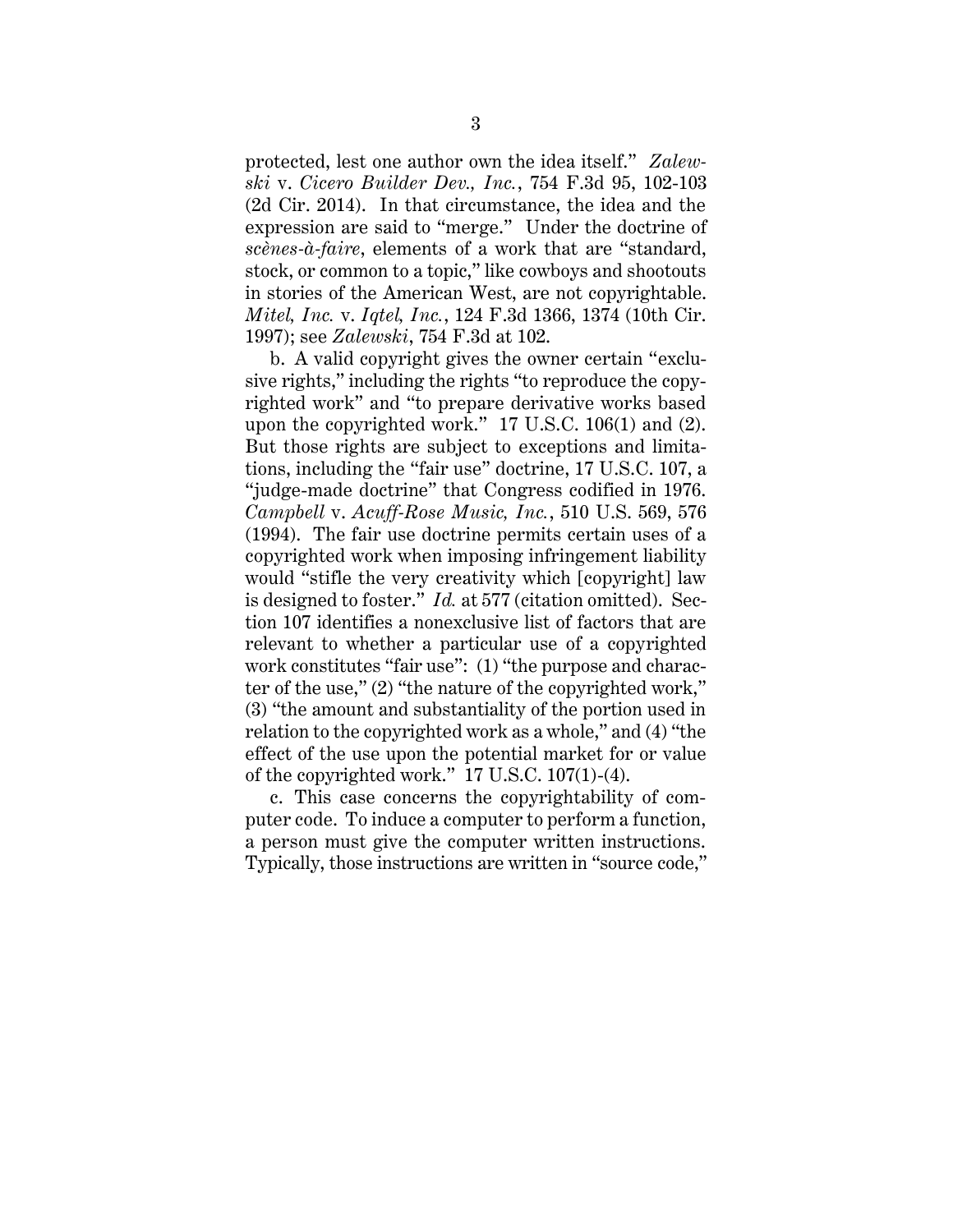which consists of words, numbers, and symbols in a particular "programming language," with its own unique syntax and semantics. The source code is then compiled into binary "object code"—ones and zeros—that is readable by the computer.

It is both "firmly established" and undisputed in this case that computer code can be copyrightable as a "literary work[]." 1 Melville B. Nimmer & David Nimmer, *Nimmer on Copyright* § 2A.10[B], at 2A-175 (2019). Section 101 defines a "'computer program'" as "a set of statements or instructions to be used directly or indirectly in a computer in order to bring about a certain result." 17 U.S.C. 101. And various Copyright Act provisions recognize that a person may own a copyright in a "computer program." See, *e.g.*, 17 U.S.C. 109(b)(1)(A), 117,  $506(a)(3)(A)$ .

2. a. In the 1990s, respondent's predecessor-ininterest, Sun Microsystems, Inc. (Sun), created a computer programming language called "Java," along with a variety of tools and software—known collectively as the "Java platform"—to assist software developers in writing and distributing computer programs in Java. Pet. App. 4a.

Like many programming languages, Java allows developers to use short, modular subprograms to create longer, more complex programs. In creating a video game, for example, a developer might create subprograms to perform tasks such as displaying text on the screen or playing a sound. In Java, these subprograms are called "methods." Pet. App. 125a. Sun created a library (referred to herein as the Java Standard Library) of thousands of pre-written methods, which Sun organized hierarchically into "classes" and "packages." *Ibid.* The version at issue here includes 166 packages,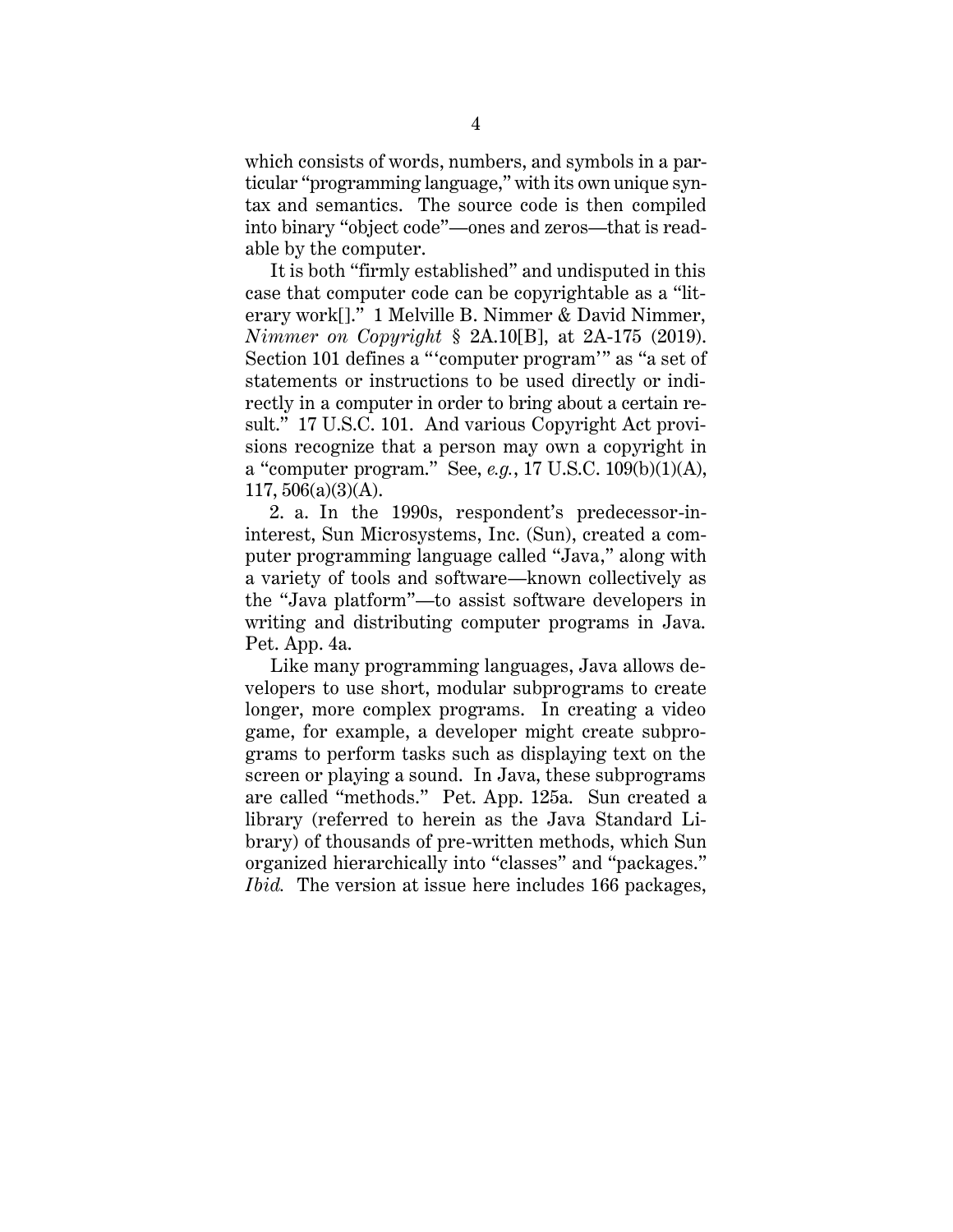comprising 3000 classes and more than 30,000 methods. *Id.* at 5a. A small fraction of those pre-written methods are necessary to write any program in the Java language. *Id.* at 45a, 102a. The rest are merely convenient building blocks that allow programmers to avoid having to "reinvent[] the wheel[]" by writing new code to perform certain functions. *Id.* at 228a.

Although respondent does not claim a copyright interest in the Java language itself, respondent owns the copyright in the Java Standard Library. Pet. App. 127a. Respondent makes the Java Standard Library available to developers under several different copyright licenses, including a royalty-free license. *Ibid.* For a commercial license, respondent requires the licensee to ensure that products it creates using the Java Standard Library remain compatible with the Java platform. *Id.* at 127a-128a. Respondent considers this rule essential to ensure compatibility of software created using the Java Standard Library with any device or computer that uses the Java platform, a concept known as "write once, run anywhere." *Id.* at 128a. Respondent's commercial licensees for various components of the Java Standard Library include IBM, Red Hat, Amazon (for the Kindle), Nokia, LG, Samsung, and RIM (for the Blackberry). 13-1021 C.A. App. 20,467-20,468, 20,550-20,554.

b. In general, to create a new Java method, a developer must write code that tells the computer both (i) what the method is, including its name, the circumstances in which it should be available to developers, what types of input data it should accept, what types of output data it should produce, and what types of errors it can generate; and (ii) how to perform the method, including steps for using the specified input data to produce the specified type of output data. The parties refer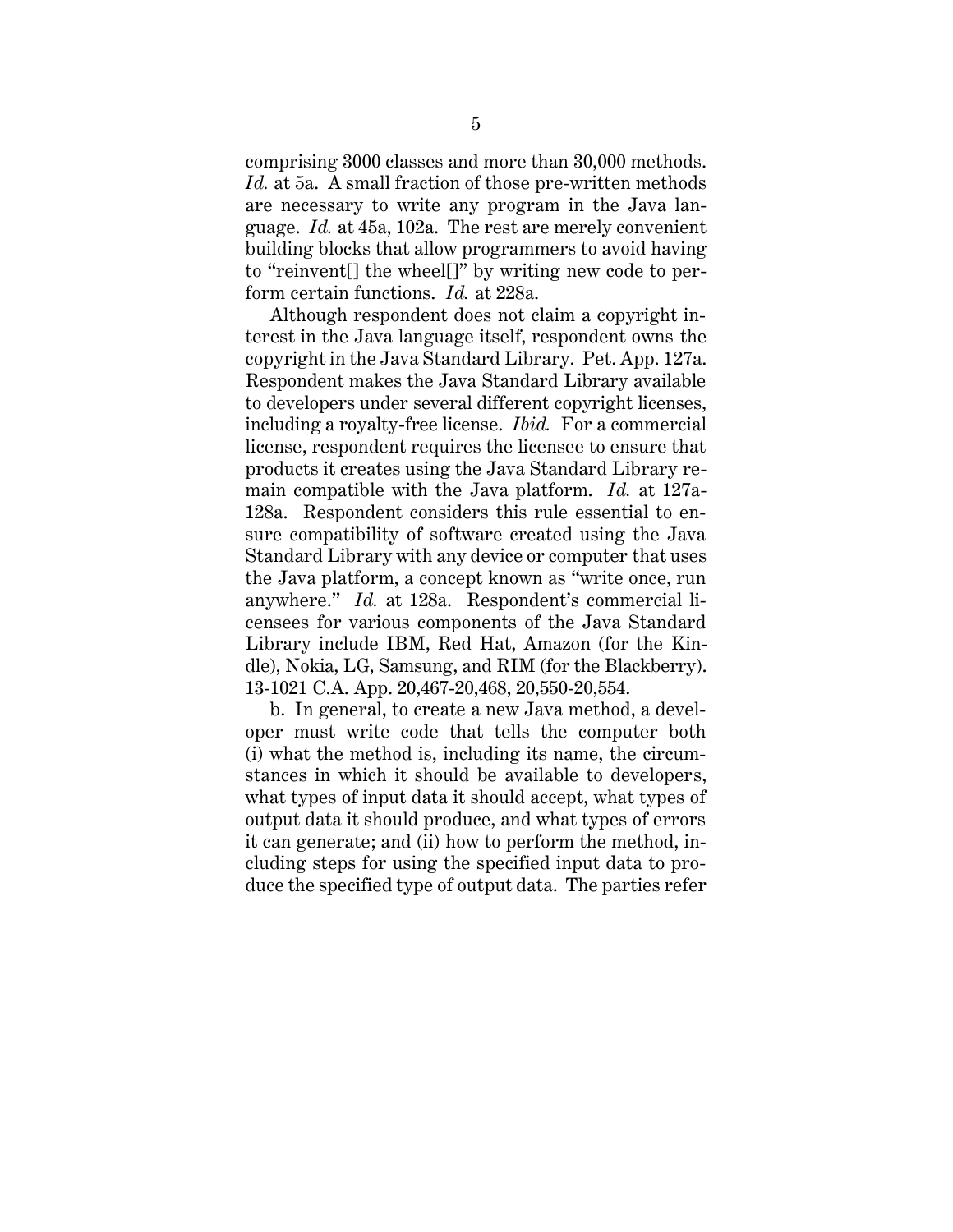to the first type of code as "declaring code" and to the second as "implementing code." Pet. App. 126a.

An example drawn from the district court's opinion illustrates the distinction. See Pet. App. 224a-225a (discussing "java.lang.Math.max" method). The following Java code defines a method named "max" that returns the larger of two integers, *x* and *y*:

Line 1: public static int max (int x, int y)  $\{$ 

Line 2: if  $(x > v)$  return x;

Line 3: else return y;

Line 4:  $\}$ 

See *ibid.* In this example, Line 1 is the "declaring code," which specifies the method's name (*max*); the circumstances in which the method is available to developers (*public* and *static*); the type of output data it produces (*int*, for integer); and the type and order of the input data it accepts (integer *x* and integer *y*). Lines 2-3 are the "implementing code," which specifies how to use the input data to produce the output data. See Resp. Br. 5-6 (giving additional example of declaring code).

Additional declaring code identifies the class and package to which each method belongs. The structure and organization of these groupings was not dictated by the technical features of the Java language. Instead, "the Oracle/Sun developers had a vast range of options" and made deliberate choices about which methods and classes should be grouped together. Pet. App. 140a-141a. Likewise, a software developer who eschewed the prewritten methods in the Java Standard Library, and instead wrote new code to perform the same functions, could arrange those new methods into different groupings of classes and packages. See *id.* at 215a.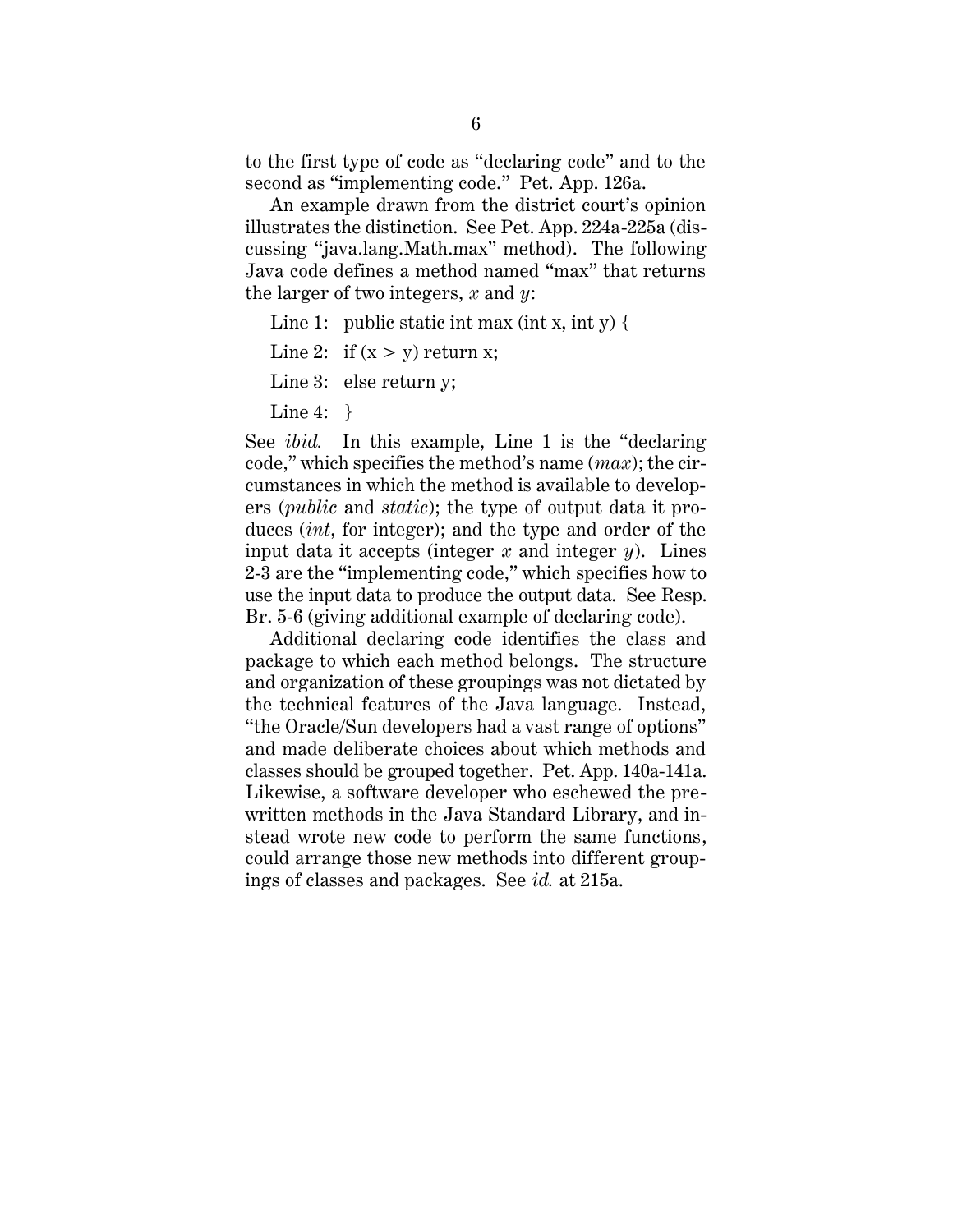Once a method has been written, a developer may invoke or "call" the method by typing a command consisting of the name of the method (which incorporates the method's package and class location) and the appropriate input data. Although that command is determined by the method's declaring code, it is not identical to the declaring code. See Pet. App. 100a-101a, 150a-151a, 228a. The developer does not need to see or understand how the pre-written methods in the Java Standard Library are actually implemented in order to use them as building blocks in other programs. The developer need only know (or look up) the name of the relevant method and the parameters established by its declaring code. *Id.* at 101a-102a.

c. Petitioner developed the Android operating system for mobile devices. Petitioner also created its own platform—*i.e.*, a set of programming tools—to assist others in developing applications for Android. The Android platform uses the Java programming language. Pet. App. 130a. As a result of petitioner's design choices, however, the platforms are not interoperable, *i.e.*, applications written for Android do not function on the Java platform, and vice versa. See *id.* at 46a n.11, 130a, 172a.

Like the Java platform, petitioner's Android platform contains a collection of pre-written methods organized into classes and packages. Petitioner created much of the Android library from scratch. For 37 of the 168 packages included in the Android library, however, petitioner copied respondent's declaring code verbatim, while writing its own implementing code. Pet. App. 129a. The copied packages contained the Java methods and classes that petitioner viewed as most useful for developing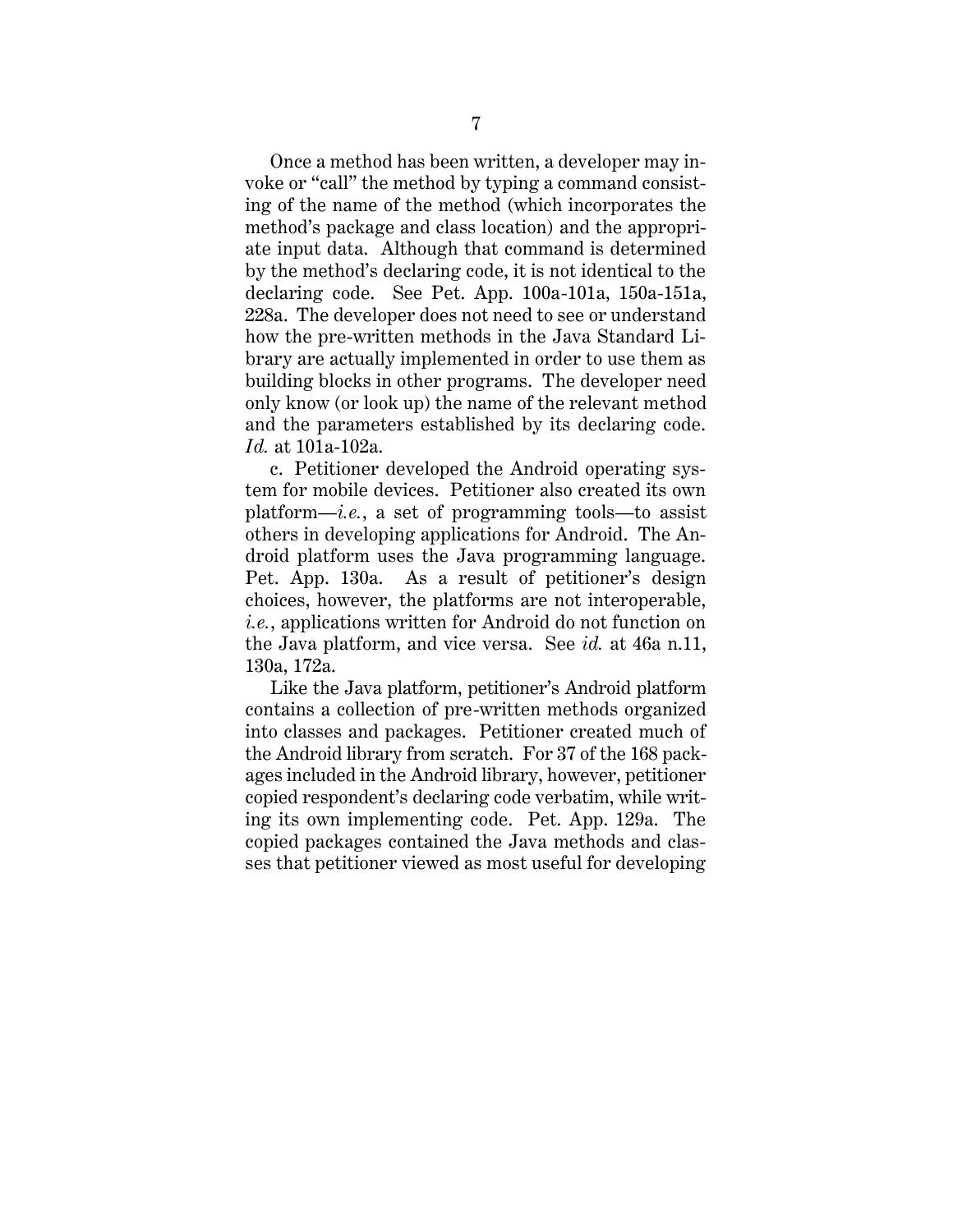smartphone applications. See Pet. 25. Petitioner asserts that it copied the declaring code so that developers familiar with the Java platform could write programs for the Android platform without learning new commands for invoking commonly used methods. See Pet. 25-26.

Petitioner copied 11,500 lines of respondent's copyrighted code, only 170 of which were necessary to use the Java programming language. Pet. App. 7a, 45a; see Resp. Br. 14 n.2 (respondent's infringement claims rest on the 11,330 non-essential lines). In so doing, petitioner also copied the complex architecture of the 37 packages at issue, including the names and specifications of the thousands of methods and classes in those packages and their hierarchical and interdependent relationships to each other. See Pet. App. 134a.

3. In August 2010, respondent sued petitioner in the Northern District of California, alleging that petitioner had infringed respondent's copyright in the Java Standard Library and had also infringed related patents. Pet. App. 1a-2a, 97a n.2. Respondent's claims of copyright infringement ultimately proceeded on two theories: (i) literal, verbatim copying of the declaring code; and (ii) nonliteral copying of the "structure, sequence, and organization" (SSO) of the Java Standard Library, which the declaring code establishes and reflects. See *id.* at 2a, 132a. The case proceeded to trial, and a jury found infringement but hung on fair use. *Id.* at 122a.

The district court set aside the infringement verdict on the ground that respondent did not possess a valid copyright in the copied material. Pet. App. 212a-272a. The court held that, under Section 102(b), the SSO is ineligible for copyright protection because it constitutes a "method of operation" or "system" for using the pre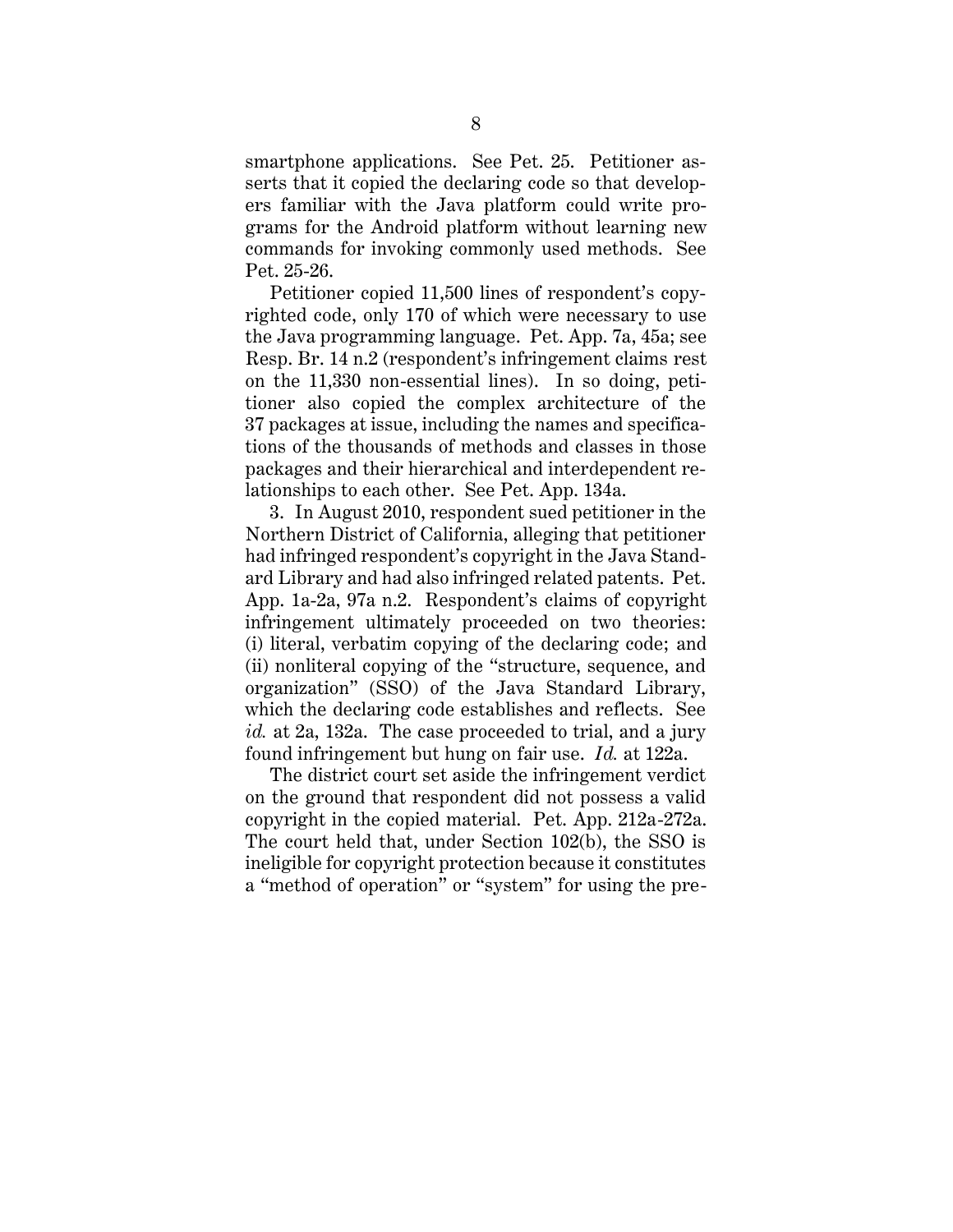written methods included in the Java platform. *Id.* at 267a. The court also held that the merger doctrine rendered the declaring code uncopyrightable. *Id.* at 264a.

The Federal Circuit, which had appellate jurisdiction because of respondent's since-abandoned patent claims, affirmed in part and reversed in part. Pet. App. 121a-192a. The court held that the declaring code and the SSO were both "entitled to copyright protection," despite their functional character. *Id.* at 123a. With respect to Section 102(b), the court explained that computer programs are "by definition functional," and that the functional character of computer code does not by itself make the code a "'system or method of operation.'" *Id.* at 162a (citation omitted). The court also rejected petitioner's merger argument, explaining that the record "showed that [respondent] had 'unlimited options as to the selection and arrangement'" of the code petitioner copied. *Id*. at 150a (quoting 13-1021 Resp. C.A. Br. 50). Finally, the court remanded for a new trial on fair use. *Id.* at 191a.

This Court denied petitioner's request for review. 135 S. Ct. 2887.

4. On remand, a jury found that petitioner's copying was fair use, and the district court denied respondent's post-trial motions for judgment as a matter of law. Pet. App. 9a; see *id.* at 57a, 92a-120a.

The Federal Circuit reversed. Pet. App. 1a-55a. The court first determined that it was required to defer to the jury's implicit findings "relating to any relevant historical facts," but that the question "whether the use at issue is ultimately a fair one" is a legal determination reviewed de novo. *Id.* at 19a. Applying that framework, the court found that the first and fourth statutory fair use factors—the "purpose and character of the use" and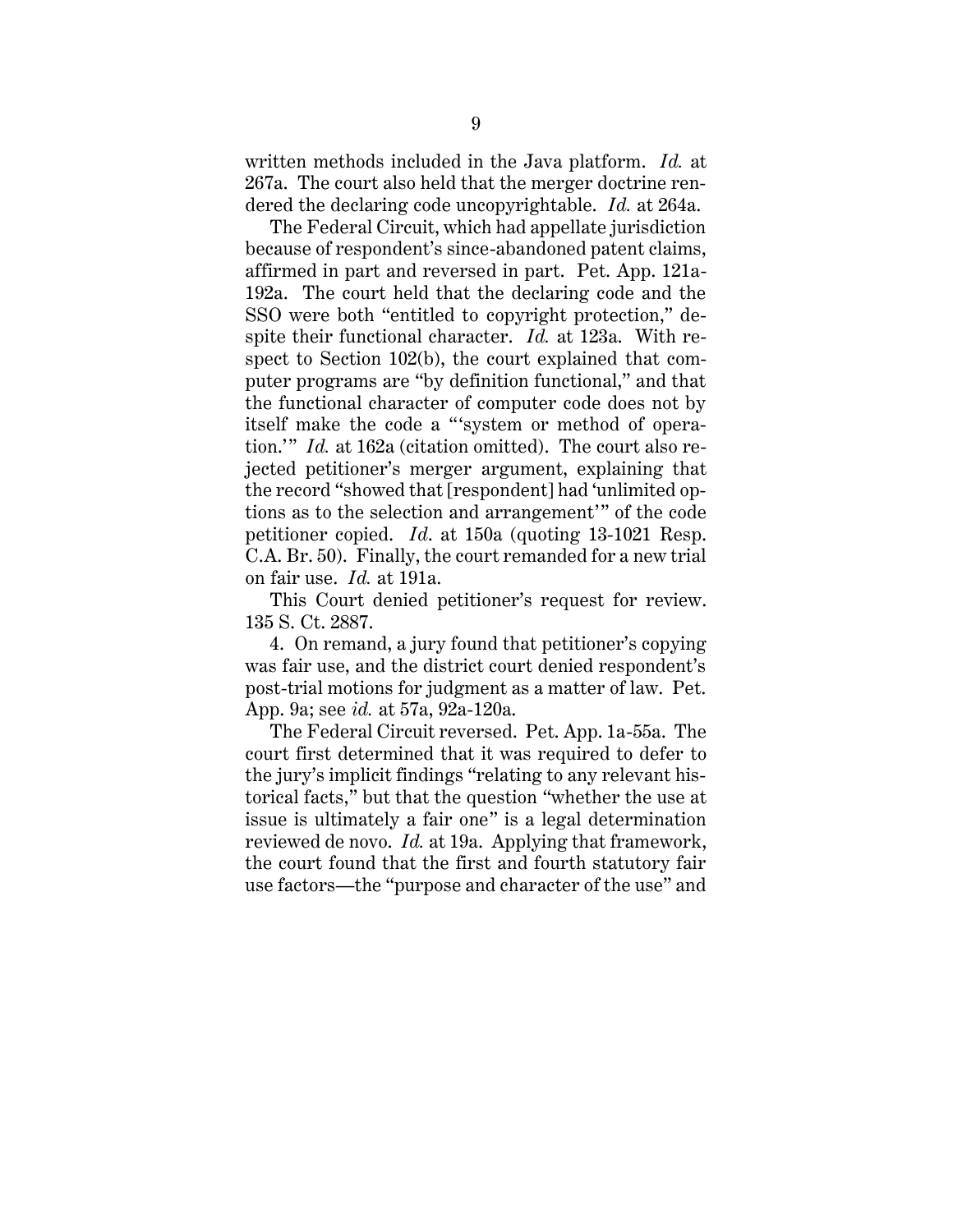its "effect \* \* \* upon the potential market for or value of the copyrighted work," 17 U.S.C. 107(1) and (4)—both "weigh[ed] heavily against a finding of fair use." Pet. App. 53a. The court observed that petitioner's copying was "overwhelmingly commercial," *id.* at 28a, and that petitioner's use of the copied material was not "transformative," *id.* at 31a; see *id.* at 33a-35a. The court also found "'overwhelming'" evidence that petitioner's copying had inflicted "actual and potential harm" on the market for respondent's work, including by enabling one of respondent's customers to use the existence of petitioner's Android platform as leverage "to negotiate a steep discount" for continuing to license the Java platform. *Id.* at 50a-51a (citation omitted).

By contrast, the court of appeals viewed the "nature of the copyrighted work," 17 U.S.C. 107(2), as supporting the jury's fair use finding. The court explained that, although writing the declaring code and the SSO had "involved some level of creativity," a reasonable jury "could have concluded that functional considerations were both substantial and important." Pet. App. 42a. The court viewed the remaining fair use factor—the "amount and substantiality of the portion used in relation to the copyrighted work as a whole," 17 U.S.C. 107(3)—as "at best[] neutral." Pet. App. 47a; see *id.* at 45a (noting that petitioner had "copied 11,500 lines of code," and that "only 170 lines of code were necessary to write in the Java language"). Weighing all those factors together, the court held that petitioner's "use of the declaring code and SSO \* \* \* was not fair as a matter of law." *Id.* at 53a.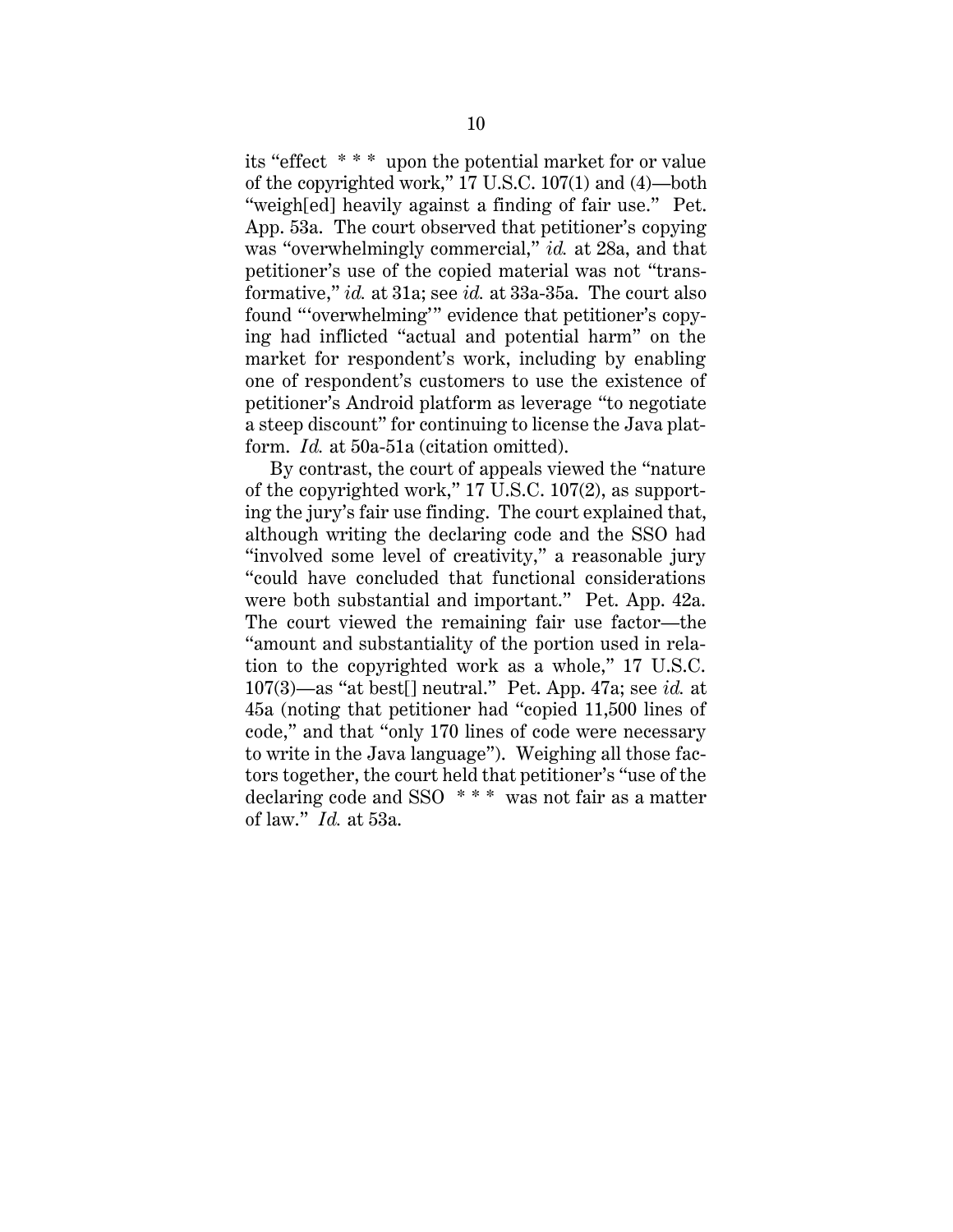#### **SUMMARY OF ARGUMENT**

I. Respondent holds a valid copyright in the Java Standard Library.

A. The Copyright Act makes clear that computer code may be copyrighted. Petitioner has conceded that the Act's originality requirement, 17 U.S.C. 102(a), is satisfied for both the 11,330 lines of declaring code that it copied and the SSO of the Java Standard Library.

B. Petitioner contends (Br. 19) that the declaring code that it copied is a "method of operation" and therefore uncopyrightable under 17 U.S.C. 102(b). Section 102(b) codifies the idea/expression dichotomy, under which copyright law protects the means of expressing ideas or concepts, but does not give the copyright holder exclusive rights in the ideas or concepts themselves. Section 102(b) does not foreclose copyright protection for respondent's work. The declaring code could be described as a "method of operation" only in the same sense that any computer program could be so described, *i.e.*, that it induces a computer to perform various functions. The Copyright Act as a whole makes clear that computer programs are copyrightable despite that functional character.

C. Petitioner contends (Br. 20-34) that the merger doctrine precludes copyright protection for respondent's work. The merger doctrine reinforces the idea/ expression dichotomy by precluding copyright when an idea can be expressed in only a limited number of ways. In the computer-programming context, merger principles apply if code must be written in a specific way (or in one of a small number of ways) to induce a computer to perform a particular function. That doctrine does not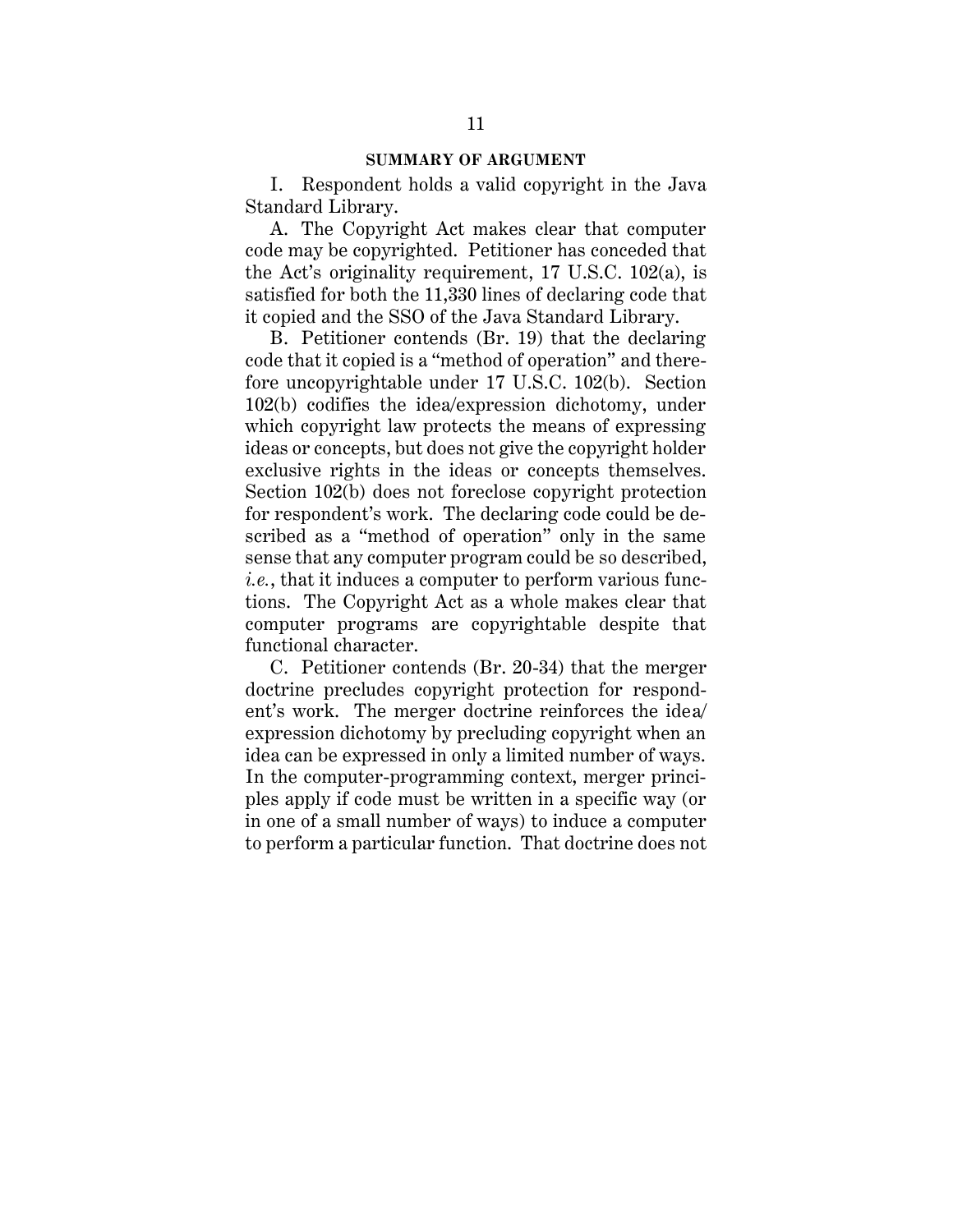apply here because Sun had "unlimited" expressive options when it designed the Java Standard Library. Pet. App. 150a (citation omitted).

Petitioner's merger argument rests on the assertion that the declaring code it copied is the only way to perform the "function of responding to the calls already known to Java developers." Pet. Br. 19. Petitioner thus asks the Court to perform its merger analysis based on the circumstances that existed when petitioner's copying occurred. But copyrightability is determined as of the time when a work is created. The calls that developers would use did not constrain Sun's options when it wrote the declarations, and those calls became known to developers only after the Java Standard Library was publicly accessible. And because developers' familiarity with the relevant calls is directly attributable to the Library's marketplace success, it would be particularly destructive of sound copyright policy to treat that familiarity as a ground for divesting respondent's work of copyright protection.

D. Petitioner's policy arguments are unpersuasive. Petitioner has not identified any industry understanding that software "interfaces" are per se uncopyrightable, and concerns about the interaction of copyright and emerging technology do not justify such an atextual rule. Petitioner's policy concerns about interoperability are irrelevant here. Petitioner designed its Android platform in a manner that made it *incompatible* with respondent's Java platform.

II. Petitioner's verbatim copying of respondent's original computer code into a competing commercial product was not fair use. The equitable doctrine of fair use, codified in 17 U.S.C. 107, limits the exclusive rights that a copyright confers. Section 107 identifies four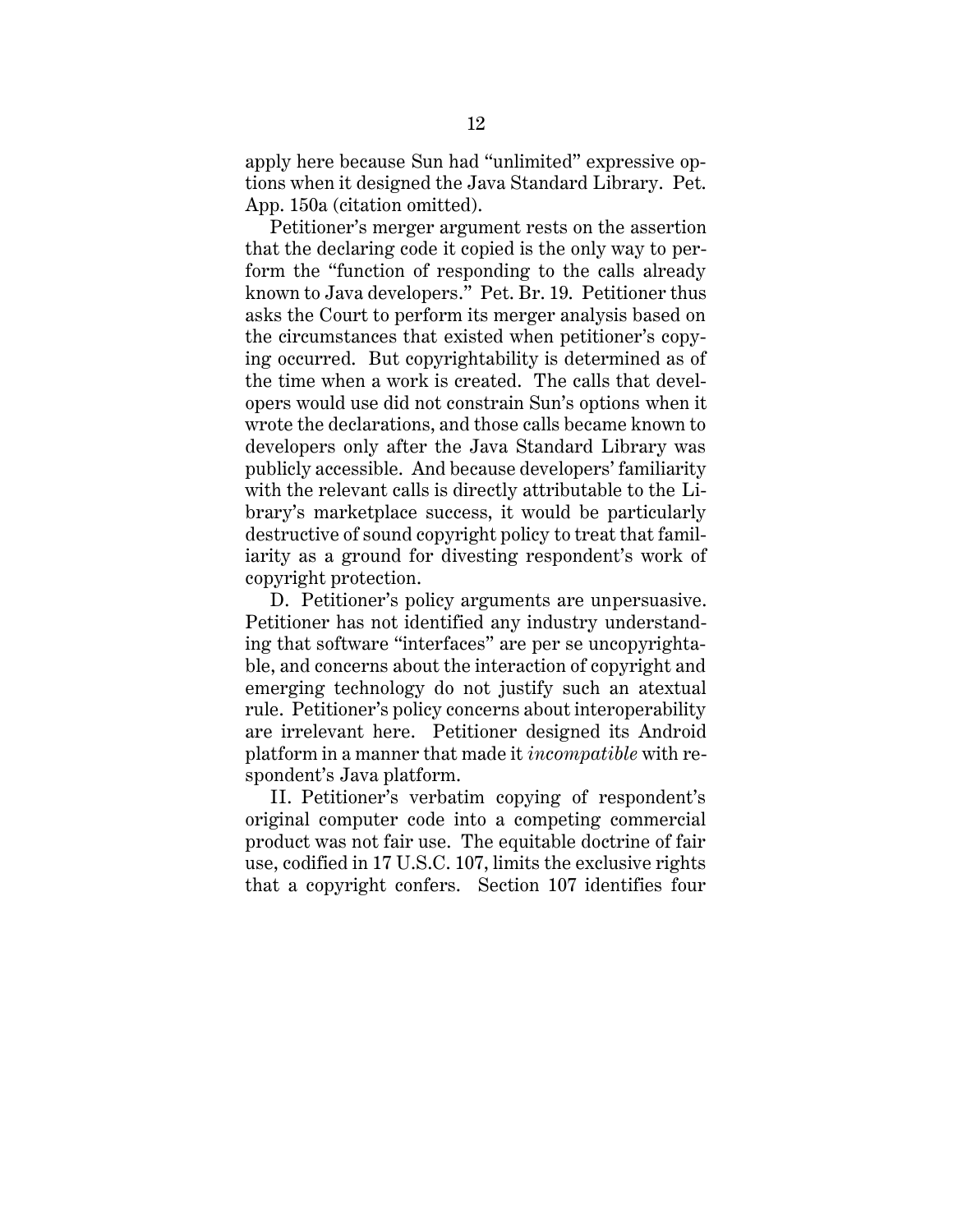non-exclusive factors to consider in assessing whether a particular use is "fair." The court of appeals correctly held that the first and fourth Section 107 factors weigh so decisively against fair use that the second and third factors cannot tip the balance in petitioner's favor, even with all appropriate deference to the jury's implicit factual findings.

The first statutory factor—the "purpose and character of the use, including whether such use is of a commercial nature," 17 U.S.C. 107(1)—strongly favors respondent. Petitioner's use was commercial and not transformative. Indeed, petitioner used respondent's declaring code for the same purpose for which it was created. The reuse of code can be transformative in other contexts, and the lower courts have appropriately found certain instances of copying to be fair use. But this is not such a case.

The fourth statutory factor—the "effect of the use upon the potential market for or value of the copyrighted work," 17 U.S.C. 107(4)—also heavily favors respondent. The record demonstrated that petitioner's copying harmed the market for respondent's work by (among other things) enabling respondent's customers to use petitioner's Android platform as leverage for discounts. Pet. App. 50a.

Petitioner's remaining fair use arguments lack merit. Petitioner's copying did not serve the essential purposes of copyright, nor was it necessary to foster innovation. Other companies, including Apple, developed successful mobile operating systems without copying respondent's work.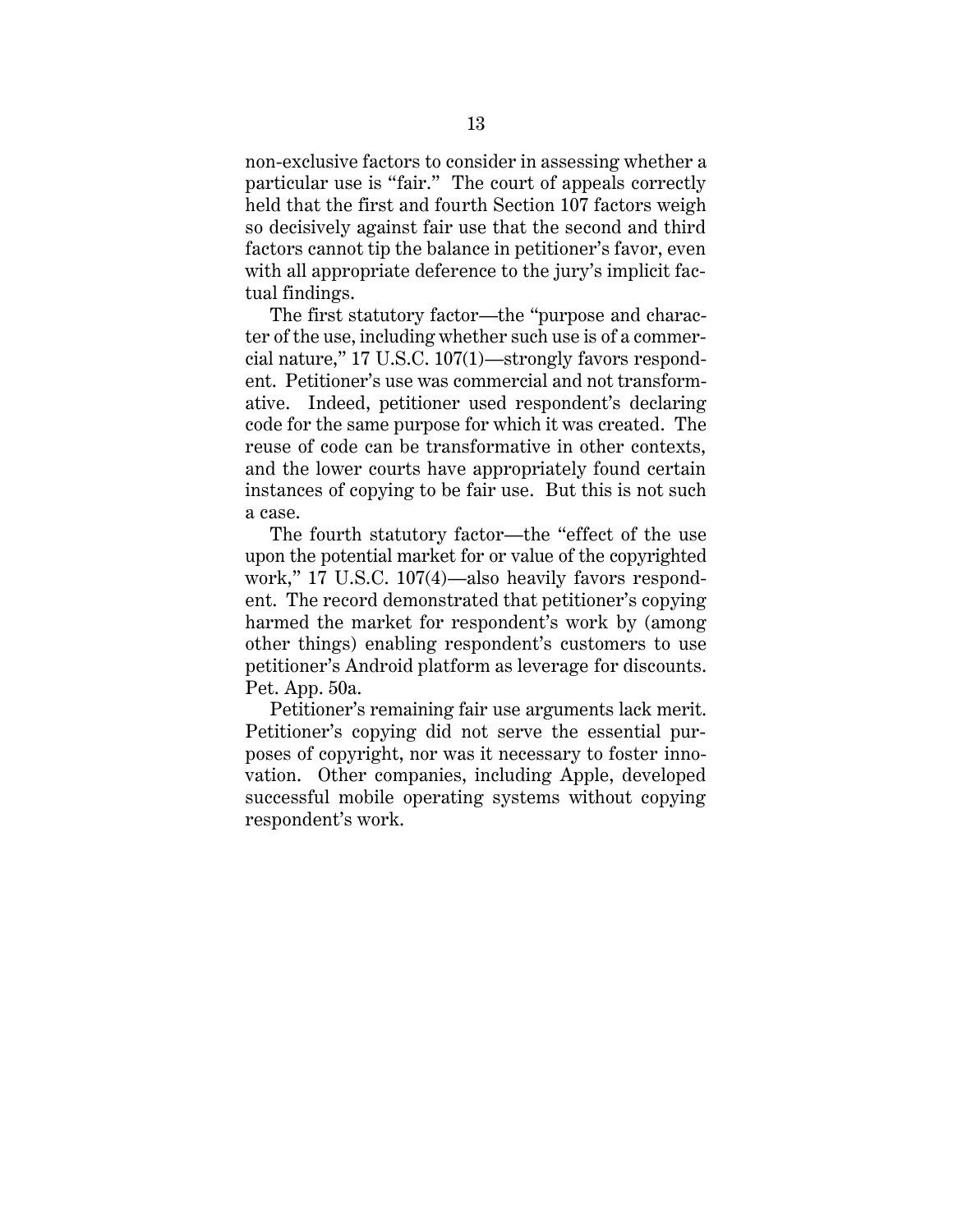#### **ARGUMENT**

#### **I. THE JAVA STANDARD LIBRARY IS COPYRIGHTABLE**

The court of appeals correctly held that respondent possesses a valid copyright in the work that petitioner copied. The court also correctly held that respondent's work is not an uncopyrightable "system" or "method of operation," 17 U.S.C. 102(b), and that the merger doctrine does not apply here.

## **A. The Copyright Act Makes Clear That Computer Code Is Copyrightable Despite Its Functional Character**

1. Under the Copyright Act of 1976, computer code is a "'[l]iterary work[]'" because it is a work "expressed in words, numbers, or other verbal or numerical symbols or indicia." 17 U.S.C. 101; see H.R. Rep. No. 1476, 94th Cong., 2d Sess. 54 (1976) (House Report). In 1980, at the recommendation of the National Commission on New Technological Uses of Copyrighted Works (CONTU), Congress amended the Act to confirm explicitly that "computer program[s]" may receive copyright protection. Act of Dec. 12, 1980, Pub. L. No. 96-517, § 10(a), 94 Stat. 3028; see CONTU, *Final Report* 1 (1978) (CONTU Report). The Act now defines the term "'computer program'" as "a set of statements or instructions to be used directly or indirectly in a computer in order to bring about a certain result," 17 U.S.C. 101, and various other provisions recognize that computer programs are copyrightable, *e.g.*, 17 U.S.C. 117.

Copyright law protects the non-literal elements of a literary work, such as the plot of a novel. See *Stewart*  v. *Abend*, 495 U.S. 207, 238 (1990) (copyright protection extends to a work's "unique setting, characters, plot, and sequence of events"). That principle applies to computer programs because the Copyright Act makes them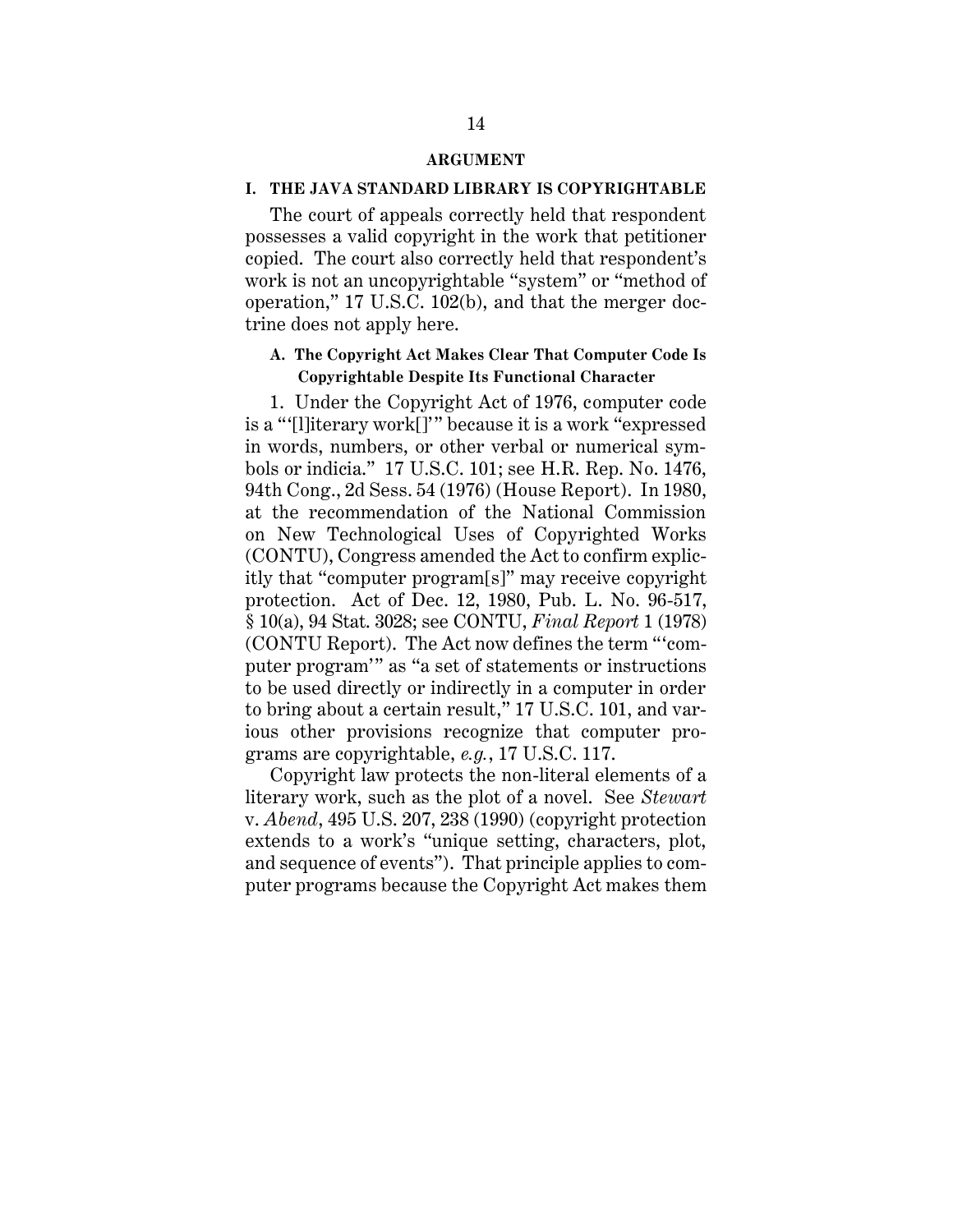eligible for copyright protection on the same terms as other literary works. Copyright protection thus extends both to the text of a computer program and to the "non-literal components of [the] program, including [its] structure, sequence and organization" (SSO). *Johnson Controls, Inc.* v. *Phoenix Control Sys., Inc.*, 886 F.2d 1173, 1175 (9th Cir. 1989); see *Computer Assocs. Int'l, Inc.* v. *Altai, Inc.*, 982 F.2d 693, 702-710 (2d Cir. 1992); *Whelan Assocs., Inc.* v. *Jaslow Dental Lab., Inc.*, 797 F.2d 1222, 1236 (3d Cir. 1986), cert. denied, 479 U.S. 1031 (1987).

To receive copyright protection, any particular computer code must meet the basic requirements of copyright law, including originality, see 17 U.S.C. 102(a). With respect to originality, "[t]he vast majority of works make the grade quite easily, as they possess some creative spark, 'no matter how crude, humble or obvious' it might be." *Feist Publ'ns, Inc.* v. *Rural Tel. Serv. Co.*, 499 U.S. 340, 345 (1991) (citation omitted).

2. Petitioner copied verbatim 11,330 lines of respondent's computer code. Pet. App. 7a. The 11,330 copied lines were the "declarations" or "declaring code" for thousands of methods (pre-written modular subprograms) in respondent's Java Standard Library. The declaring code specifies certain parameters for each method, including the class and package to which the method belongs. See pp. 5-6, *supra*. Petitioner wrote its own implementing code for each method. By copying the declaring code, however, petitioner also necessarily copied into its own work the structure and organization of respondent's work; the methods for which petitioner wrote its own implementing code appear with the same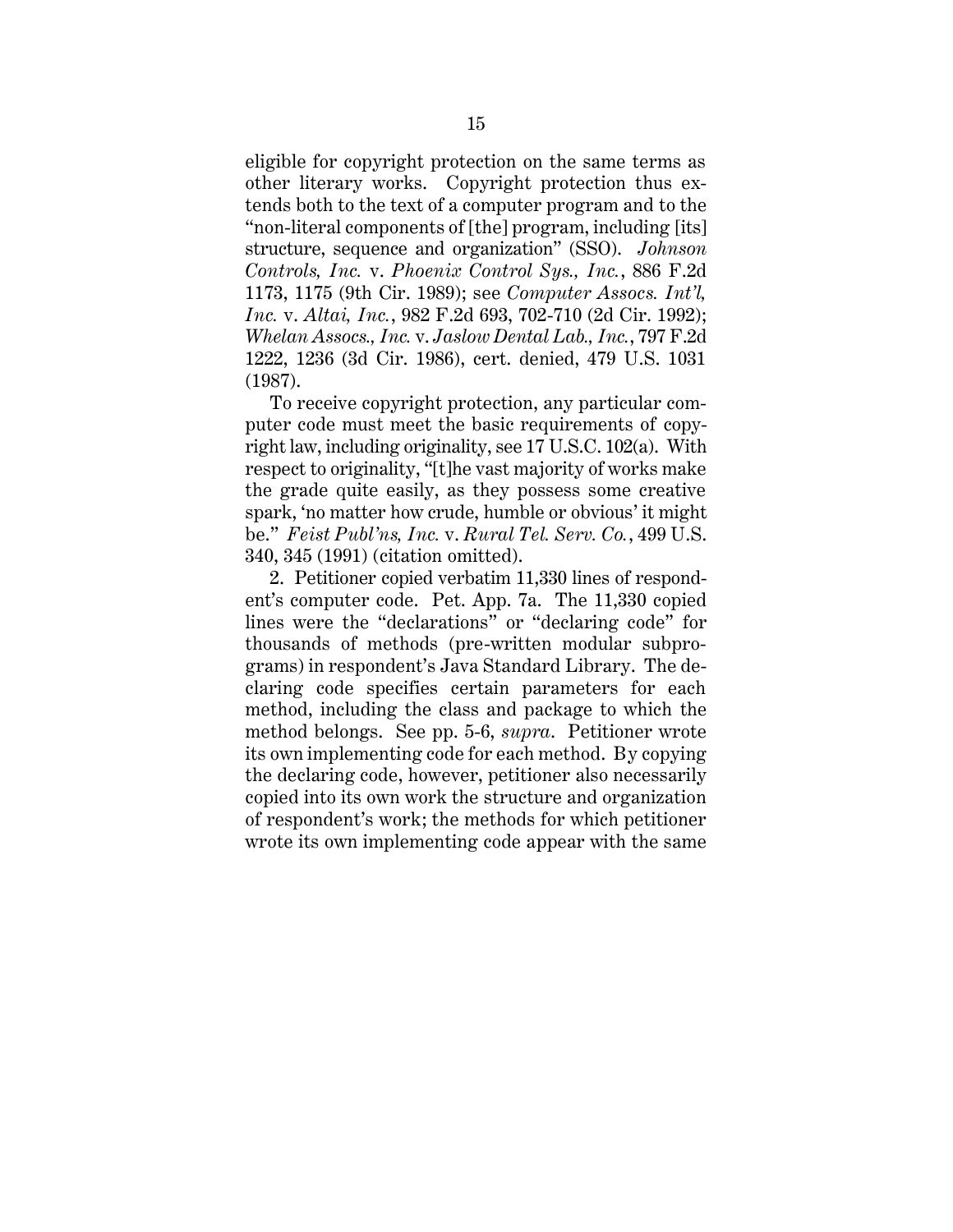names in the same "elaborately organized taxonomy" of classes and packages. Pet. App. 129a.\*

"The testimony at trial revealed that designing" the complex architecture of the Java Standard Library "was a creative process and that the Sun/Oracle developers had a vast range of options for the structure and organization." Pet. App. 140a-141a; see, *e.g.*, 13-1021 C.A. App. 20,788. Consistent with that evidence, petitioner conceded below that both the 11,330 lines of declaring code that it copied and the SSO of the Java Standard Library satisfy the originality requirement for copyright protection. Pet. App. 140a-141a.

Petitioner suggests (Br. 23) that respondent's declaring code is ineligible for copyright protection because a single declaration is not "a set of statements or instructions" under the Copyright Act's definition of "'computer program,'" 17 U.S.C. 101. The copyrighted work at issue here, however, is the Java Standard Library, from which petitioner copied 11,330 lines of code verbatim. And for purposes of copyrightability under Section 102(a), the whole can be greater than its parts. "By analogy, the opening of Charles Dickens' *A Tale of Two Cities* is nothing but a string of short phrases. Yet no one could contend that this portion of Dickens' work

 $\overline{a}$ 

Petitioner refers (Br.  $5 \& n.2$ ) to the code it copied as the "interface" between the commands typed by developers to invoke a method and the code implementing that method. The "overall set of declarations" in the Java Standard Library is also sometimes called the "Java Application Program[ming] Interface or Java API." Pet. App. 101a-102a; see *id.* at 121a-122a, 193a-196a. This brief generally eschews those terms, which the district court described as "slippery" (*id.* at 197a) because they can be used at varying degrees of generality. Cf. *A Dictionary of Computer Science* 278 (7th ed. 2016) (defining an "interface" broadly as a "[s]pecification of the communication between two program units").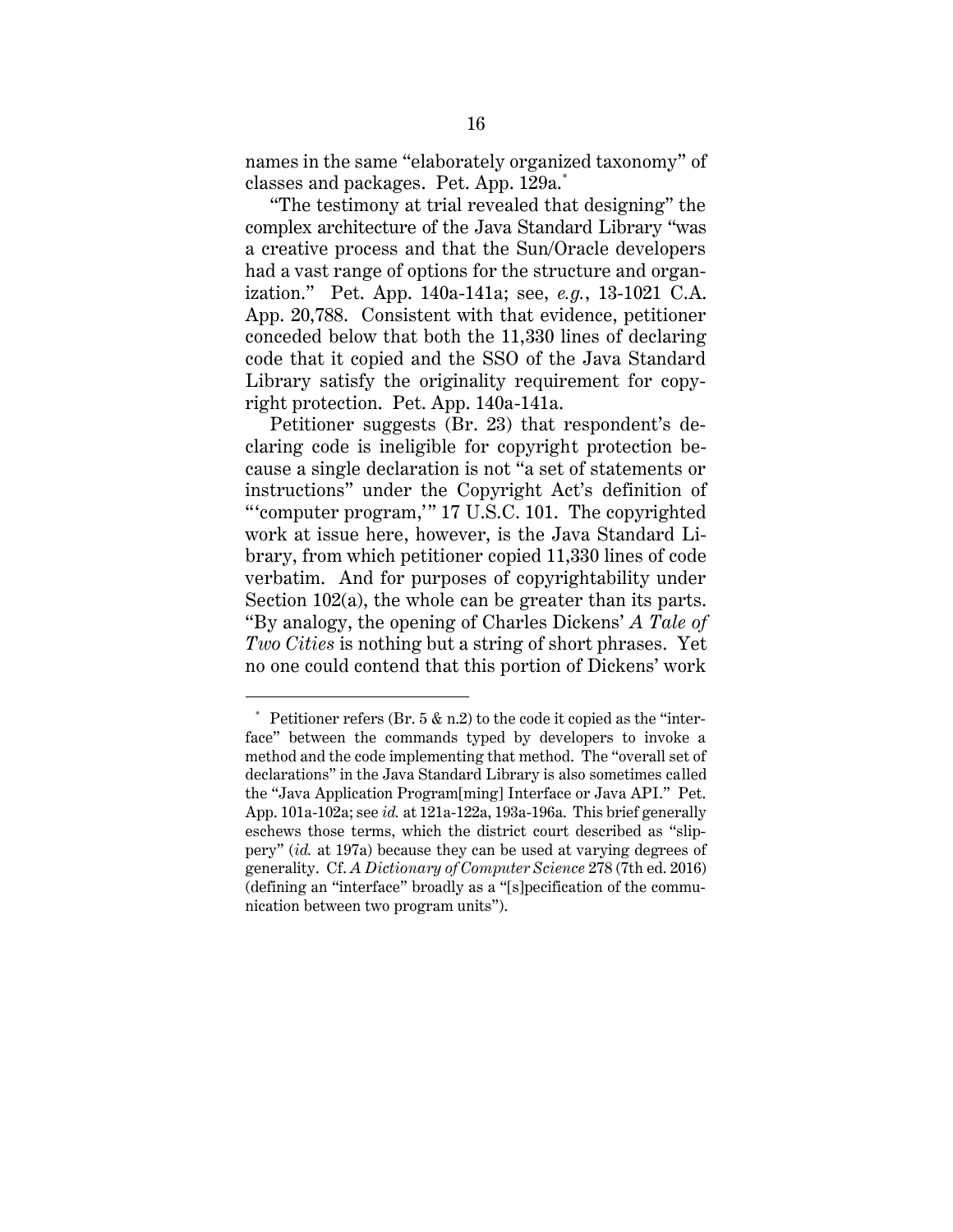is unworthy of copyright protection because it can be broken into those shorter constituent components." Pet. App. 154a.

## **B. Section 102(b) Does Not Foreclose Copyright Protection For Respondent's Work**

Petitioner contends (Br. 19, 25-26) that respondent's declaring code is an uncopyrightable "method of operation" for using the pre-written functions in the Java Standard Library. 17 U.S.C. 102(b). Despite twice seeking this Court's review to address the application of Section 102(b) to computer software (Pet. 12-14; 14-410 Pet. 13-18), petitioner now presents that argument only in a perfunctory manner. In any event, petitioner's Section 102(b) argument lacks merit.

Section 102(b) codifies the "idea/expression dichotomy," *Golan* v. *Holder*, 565 U.S. 302, 328 (2012), under which a copyright in an "original work[] of authorship," 17 U.S.C. 102(a), covers only the expressive work itself not the underlying ideas or methods of operation that are "described, explained, illustrated, or embodied" in the work, 17 U.S.C. 102(b). Although a book on how to build a bicycle may be eligible for copyright protection, that copyright does not include any exclusive right to practice the bicycle-building method that the book explains. See *Baker* v. *Selden*, 101 U.S. 99, 105 (1880).

If the Copyright Act contained no explicit references to computer programs, one might reasonably conclude that such programs are not protectable expression. Computer code differs in a fundamental way from many traditional means of literary expression, in that it is the actual means by which a computer is induced to perform desired functions. It therefore would not be unnatural to describe computer code as a "system" or "method of operation" for a computer.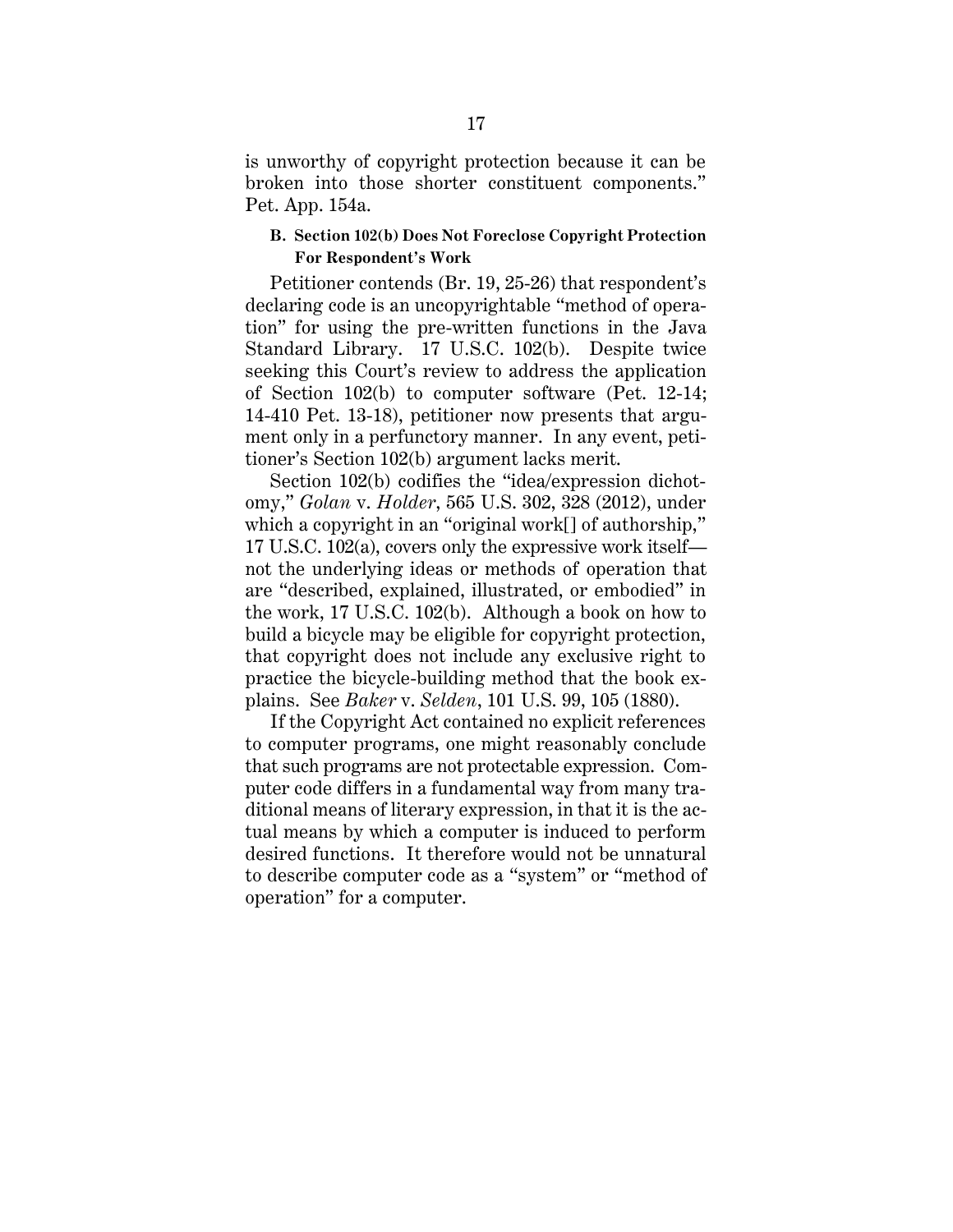The Copyright Act as a whole makes clear, however, that computer programs are potentially copyrightable. See p. 14, *supra*; Pet. App. 163a. Respondent's declarations are a "system" or "method of operation" only in the same sense that computer programs in general could be described as such—*i.e.*, they enable users of the program to induce a computer to perform certain functions. If that functional character were sufficient to bring respondent's code within Section 102(b), no computer code would qualify for copyright protection.

Read in light of the larger statutory context, Section 102(b) is best understood to foreclose copyright protection only for the underlying ideas or processes implemented in a computer program. See House Report 57; CONTU Report 18-20; see also U.S. Copyright Office, *Software-Enabled Consumer Products* 14 (Dec. 2016) (2016 Copyright Office Report). For example, a copyright in a computer program that checks the accuracy of citations in a legal brief would prevent others from copying the particular code of the program, but not from writing new code to perform the same function. Respondent's assertion of copyright here is consistent with that understanding. Without infringing any copyright, petitioner could and did write its own code in the Java programming language to implement the same processes or methods for which Sun/Oracle had previously written implementing code in the Java Standard Library. But petitioner also copied 11,330 lines of respondent's declaring code into Android, thereby replicating in its own program respondent's creative expression in the text and SSO of the Java Standard Library. Section 102(b) does not support petitioner's challenge to the copyrightability of that work.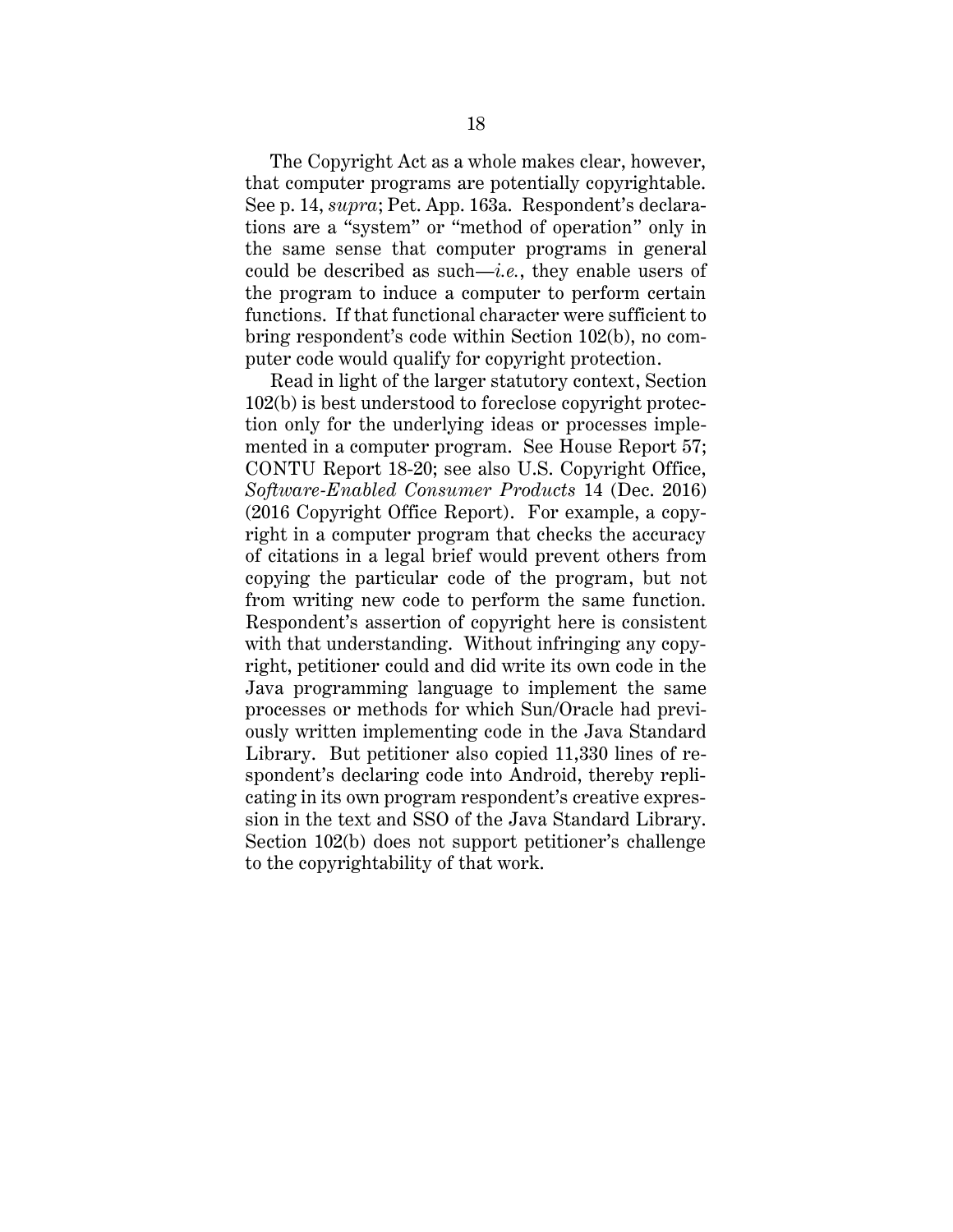#### **C. The Merger Doctrine Is Inapplicable**

Petitioner's principal argument on copyrightability (Br. 20-34) is that the materials it copied are covered by the merger doctrine. The court of appeals correctly rejected that contention. Pet. App. 147a-153a.

1. The merger doctrine reinforces the idea/expression dichotomy by precluding copyright when an idea can be expressed in only a limited number of ways. In that circumstance, the idea and its expression "merge," and the expression is uncopyrightable. *Zalewski* v. *Cicero Builder Dev., Inc.*, 754 F.3d 95, 103 (2d Cir. 2014). That rule ensures that no author can use copyright law to obtain a practical monopoly on the idea itself.

A similar principle applies to computer code. If, within a given technological environment, code must be drafted in a specific way (or in one of a limited number of ways) to induce a computer to perform a particular function (*e.g.*, identifying the larger of two integers, see p. 6, *supra*), then the expression and the function "merge," and the code is uncopyrightable. See, *e.g.*, *Computer Assocs.*, 982 F.2d at 708 (observing that "efficiency concerns" in a given programming context may "narrow the practical range of choice as to make only one or two forms of expression workable options," thus potentially giving rise to merger). "If, however, there are multiple ways to carry out [a] process, the merger doctrine would not apply and the author could claim copyright in the expression used to capture the ideas even though the idea itself remained a public good." 2016 Copyright Office Report 15.

When Sun developed the Java Standard Library, it "had 'unlimited' options as to the selection and arrangement" of the methods. Pet. App. 150a (citation omitted). The court of appeals used the "'java.text'" package as an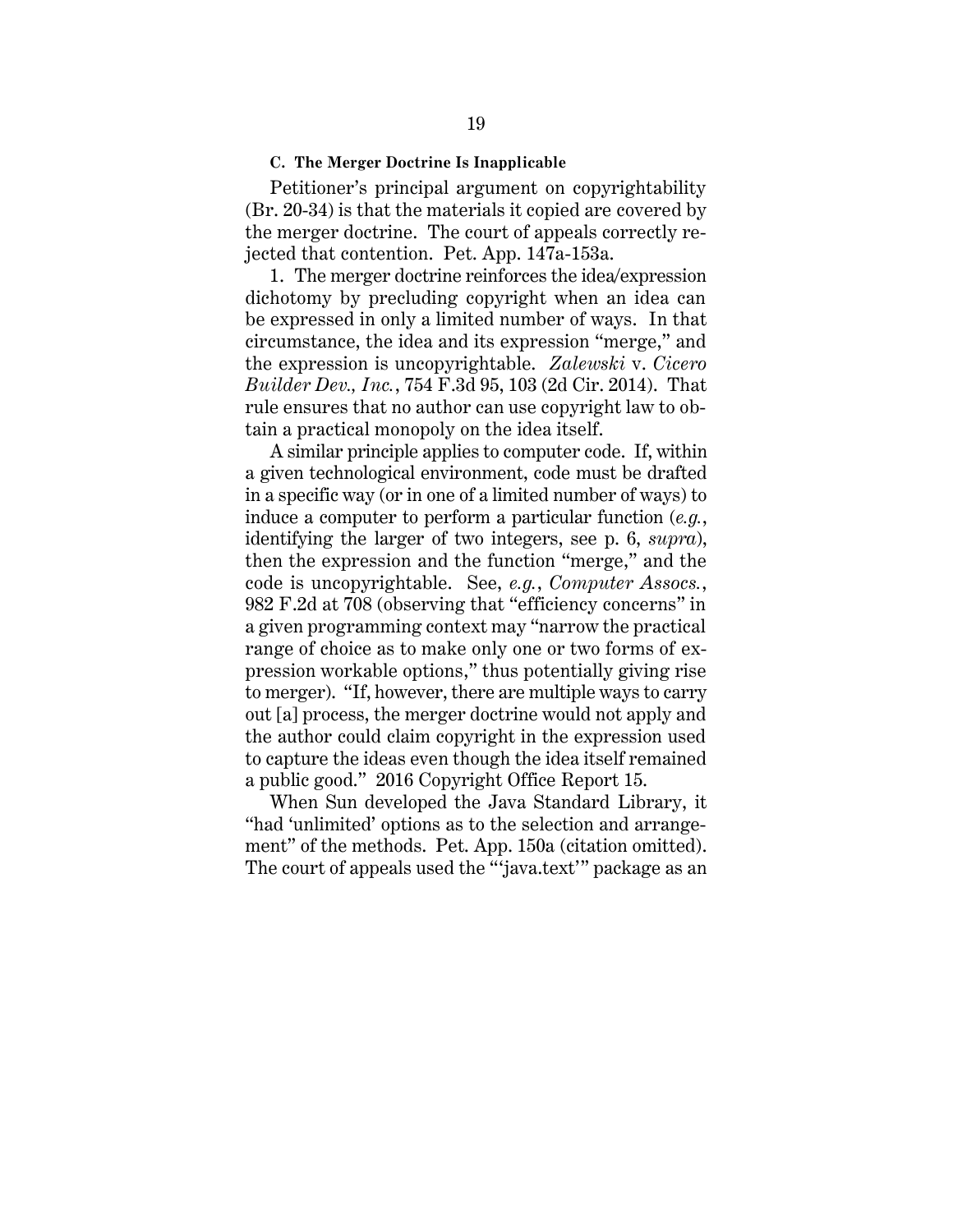example, explaining that "Java's creators had to determine whether to include a java.text package in the first place, how long the package would be, what elements to include, how to organize that package, and how it would relate to other packages." *Id.* at 150a-151a n.6 (citation omitted). Accordingly, the text of the declaring code and the complex structure and organization that is expressed in it are creative aspects of respondent's work, not uncopyrightable ideas that could have been expressed in only a limited number of ways.

2. At the time that petitioner copied respondent's declaring code for incorporation into the Android platform, developers who had written programs in the Java language were already familiar with a large number of commands ("calls") that were necessary to invoke commonly used methods. In arguing that the merger doctrine applies here, petitioner emphasizes (Br. 19) that the declarations it copied "can only be written one way to perform their function of responding to the calls already known to Java developers." Petitioner thus invokes the (correct) general rule that, in the programming context, the merger doctrine applies if code must be written in a particular way in order to induce the computer to perform a specified function. For purposes of that general rule, however, petitioner would treat the "function" of declaring code not as (for example) inducing a computer to identify the larger of two integers, but as inducing a computer to identify the larger of two integers *in response to a particular pre-existing call*. That approach is unsound.

a. Until Sun wrote its declaring code, there was no way to identify the "calls" that would invoke the corresponding methods. "Of course, once Sun/Oracle created 'java.lang.Math.max,' programmers who want to use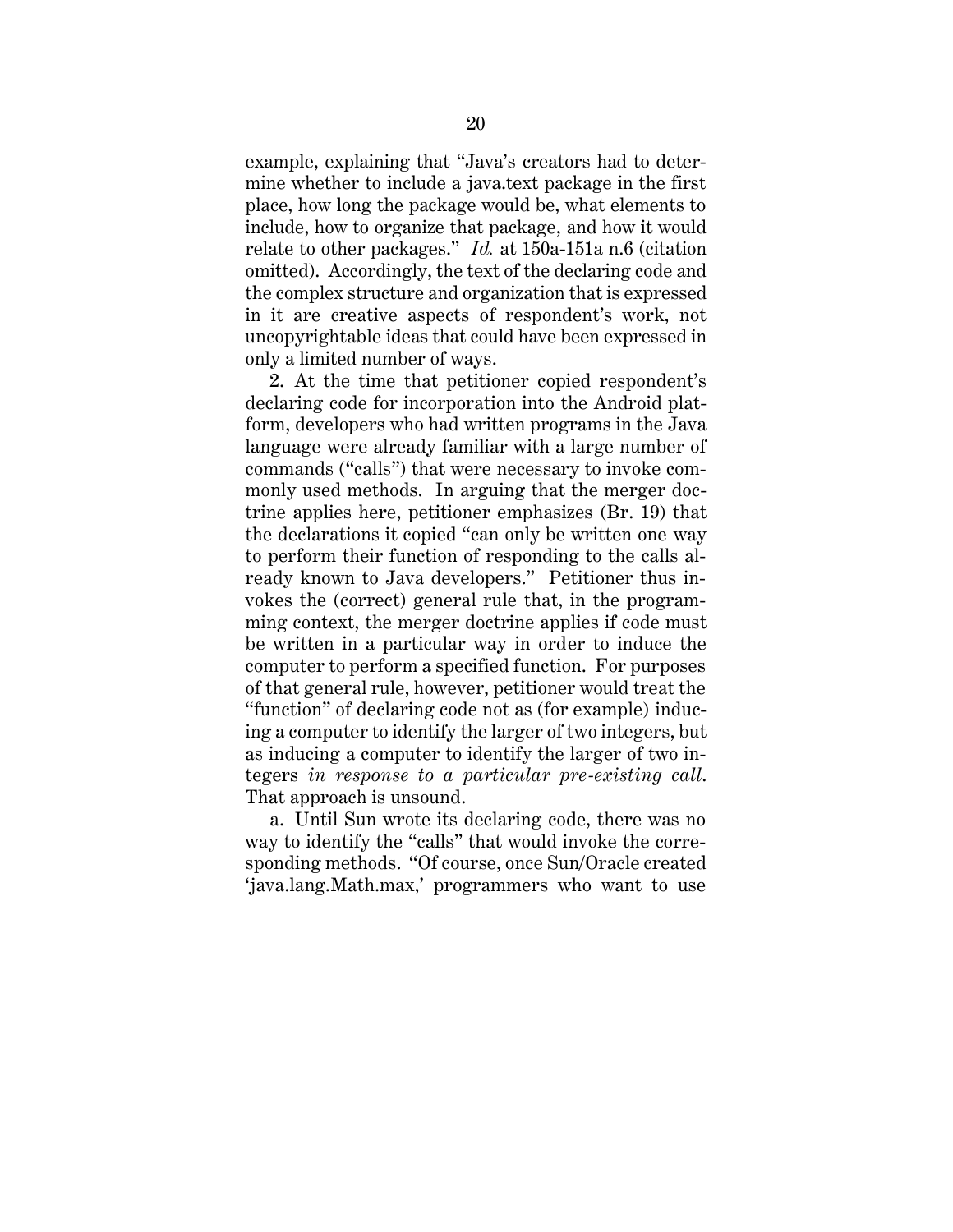that particular package have to call it by that name." Pet. App. 151a. More generally, "[i]n writing his or her own Java program, a programmer may only invoke a method with a statement using the precise form defined by the declaring code for the method." *Id*. at 100a. Because the code a developer types to "call[]" a particular method is "defined by the declaring code" (*ibid*.), not the reverse, the calls that developers would use to invoke the various methods in the Java Standard Library did not constrain Sun's range of options in drafting the declarations. From Sun's perspective at the time the Java platform was created, it therefore would get the matter backwards to speak of declarations "be[ing] written one way to perform their function of responding to the calls." Pet. Br. 19.

More generally, when two segments of code are created contemporaneously and are specifically designed to work in tandem, it may often be the case that, so long as one remains unchanged, the other must be held constant as well in order for the two to operate together. Petitioner's argument would suggest that, in that circumstance, the merger doctrine would preclude copyright protection for either segment, on the theory that each could be written in only one way if it was to perform its "function of working with" the other. That approach would unduly constrict the availability of copyright protection for computer code.

b. In arguing that the relevant "function" here is that of "responding to the calls *already known to Java developers*," Pet. Br. 19 (emphasis added), petitioner urges the Court to focus on the state of affairs that existed when petitioner copied the declarations and incorporated them into the Android platform, rather than on the range of options that were available to Sun when it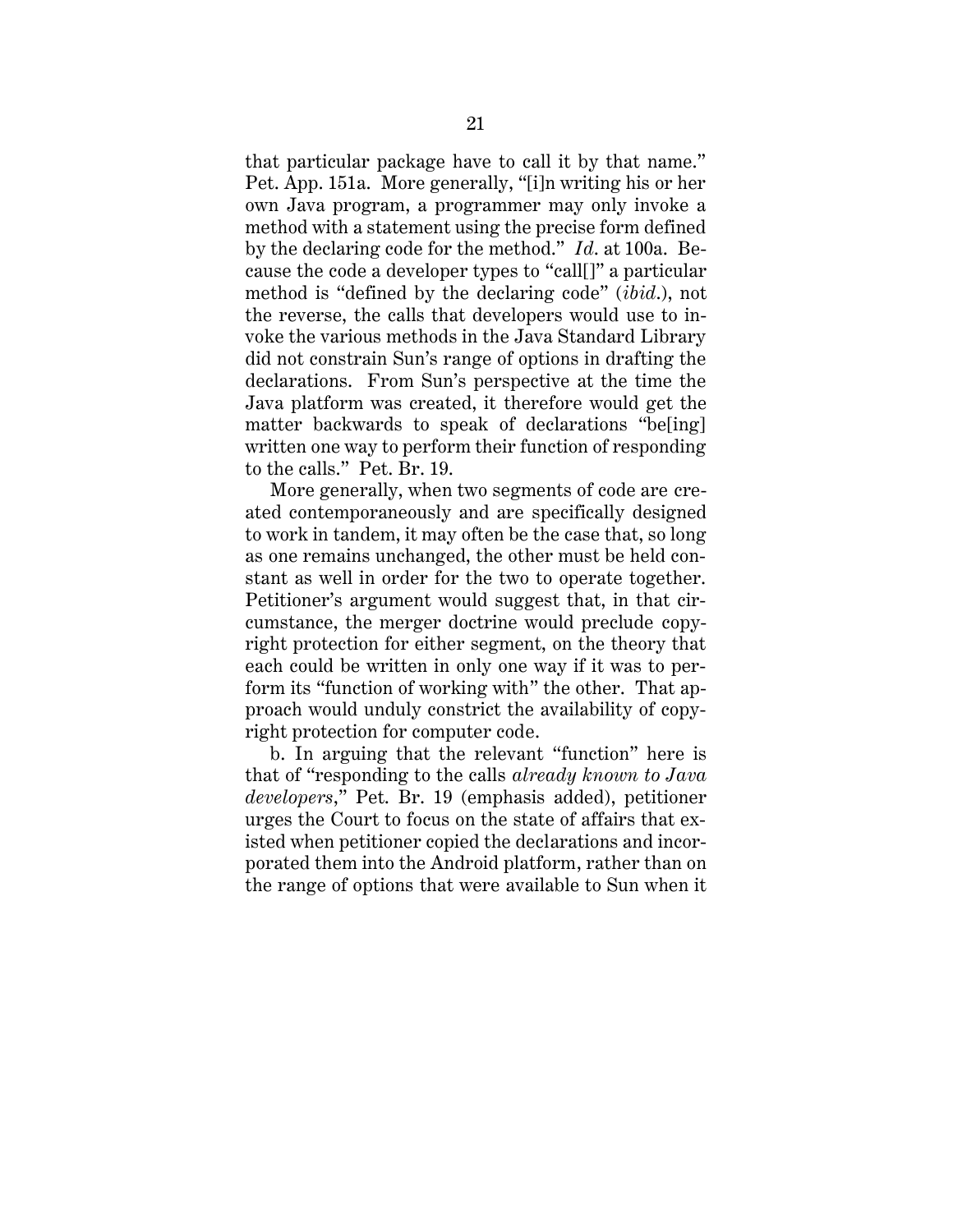wrote the declarations several years earlier. The court of appeals correctly rejected that argument, finding it "well-established that copyrightability" should be "evaluated at the time of creation." Pet. App. 151a. To make a work's copyrightability turn on events that occurred years after its creation would be contrary to the basic design of the Copyright Act, under which copyright protection "subsists from [the] creation" of a work through the prescribed statutory term. 17 U.S.C. 302(a). It would also be inconsistent with the CONTU Report (cited at Pet. Br. 30), which recognized that copyright "protect[s] all works of authorship from the moment of their fixation in any tangible medium of expression." CONTU Report 21.

Petitioner's approach is especially misguided because the particular post-creation changed circumstance on which it relies—*i.e.*, developers' acquired familiarity with the calls used to invoke various methods in the Java Standard Library—is a direct result of the Library's marketplace success. "By establishing a marketable right to the use of one's expression, copyright supplies the economic incentive to create and disseminate ideas." *Harper & Row, Publishers, Inc.* v. *Nation Enters.*, 471 U.S. 539, 558 (1985) (citing *Mazer* v. *Stein*, 347 U.S. 201, 209 (1954)). The efficacy of that incentive obviously depends on potential authors' confidence that they will be allowed to reap the benefits if their works attract a following. It therefore would be particularly destructive of copyright principles to treat the popularity of respondent's Java platform, and developers' consequent familiarity with the calls needed to invoke the various methods, as a ground for retroactively divesting respondent's declarations of copyright protection.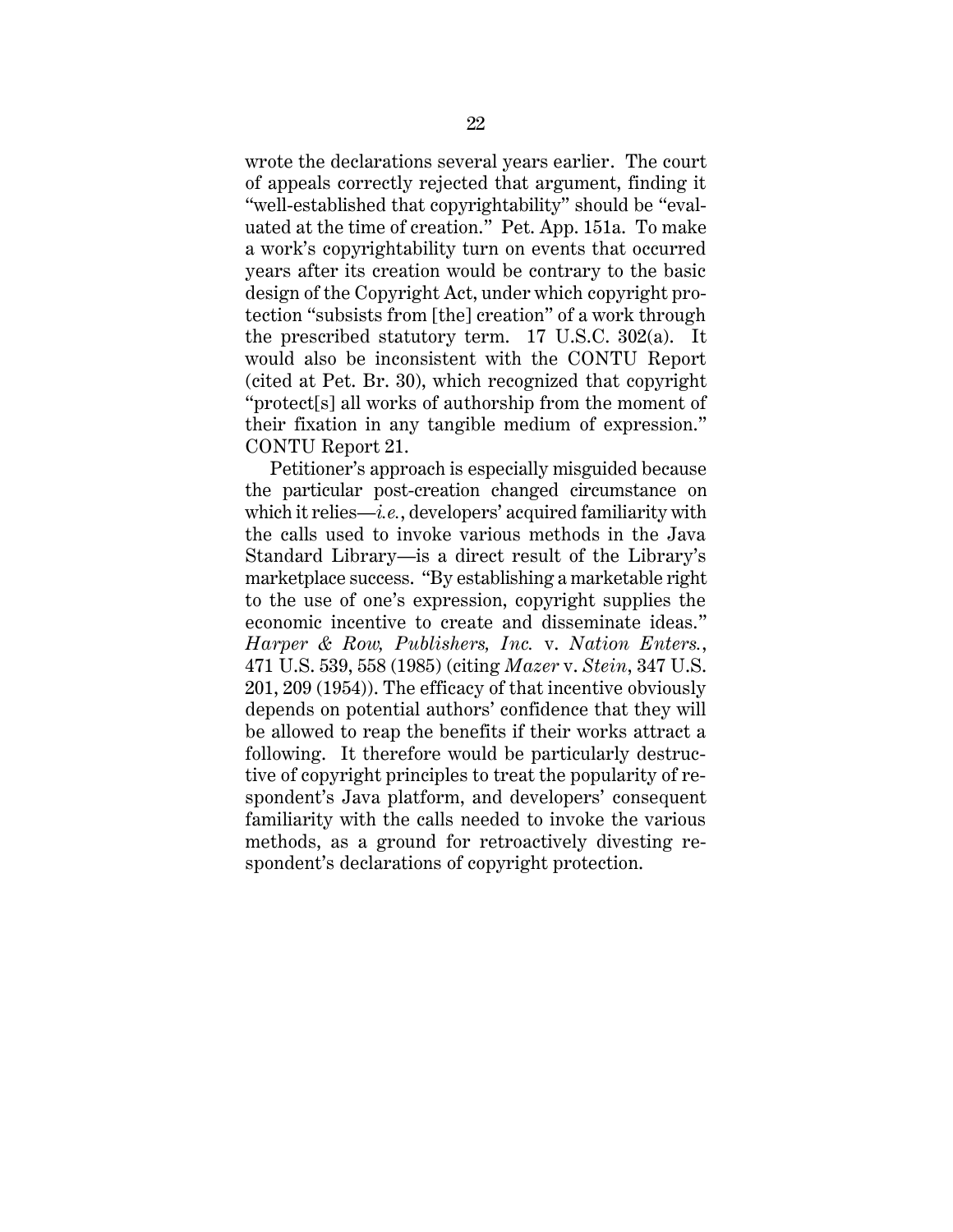3. Petitioner's reliance (Br. 17-18, 22, 30-31) on *Baker* v. *Selden*, *supra*, is misplaced. *Baker* involved a copyrighted book that explained a system of accounting and included forms that could be used to implement the system. The Court held that the copyright in the book itself did not bar others from using substantially similar forms to practice the accounting method that the book described, because the forms were necessary to practice the method and the method itself was not copyrightable. 101 U.S. at 101, 104-105. Petitioner identifies nothing comparable here. Respondent does not claim any right to exclude others from writing their own code to implement any of the functions or processes implemented in the Java Standard Library.

4. Although petitioner claims to have copied only "functional" aspects of respondent's work, the structure and organization of the declaring code that petitioner copied is also expressive. The authors of the Java Standard Library made creative decisions to render it appealing to developers, such as by designing packages to make them "easy and intuitive" to learn. C.A. App. 51,472; see *id.* at 51,459-51,464, 51,472-51,473. Petitioner therefore is wrong in contending (Br. 29) that the only expressive choice made by Sun was "what names to use for the packages, classes, and methods." Petitioner disregards entirely the expression inherent in the SSO of the work.

Aspects of a computer program that are designed to appeal to human developers by being well-organized and easy to learn are not uncopyrightable "functional" aspects of the program. The functional aspect of a computer program that cannot be copyrighted is the underlying idea, process, or method, such as identifying the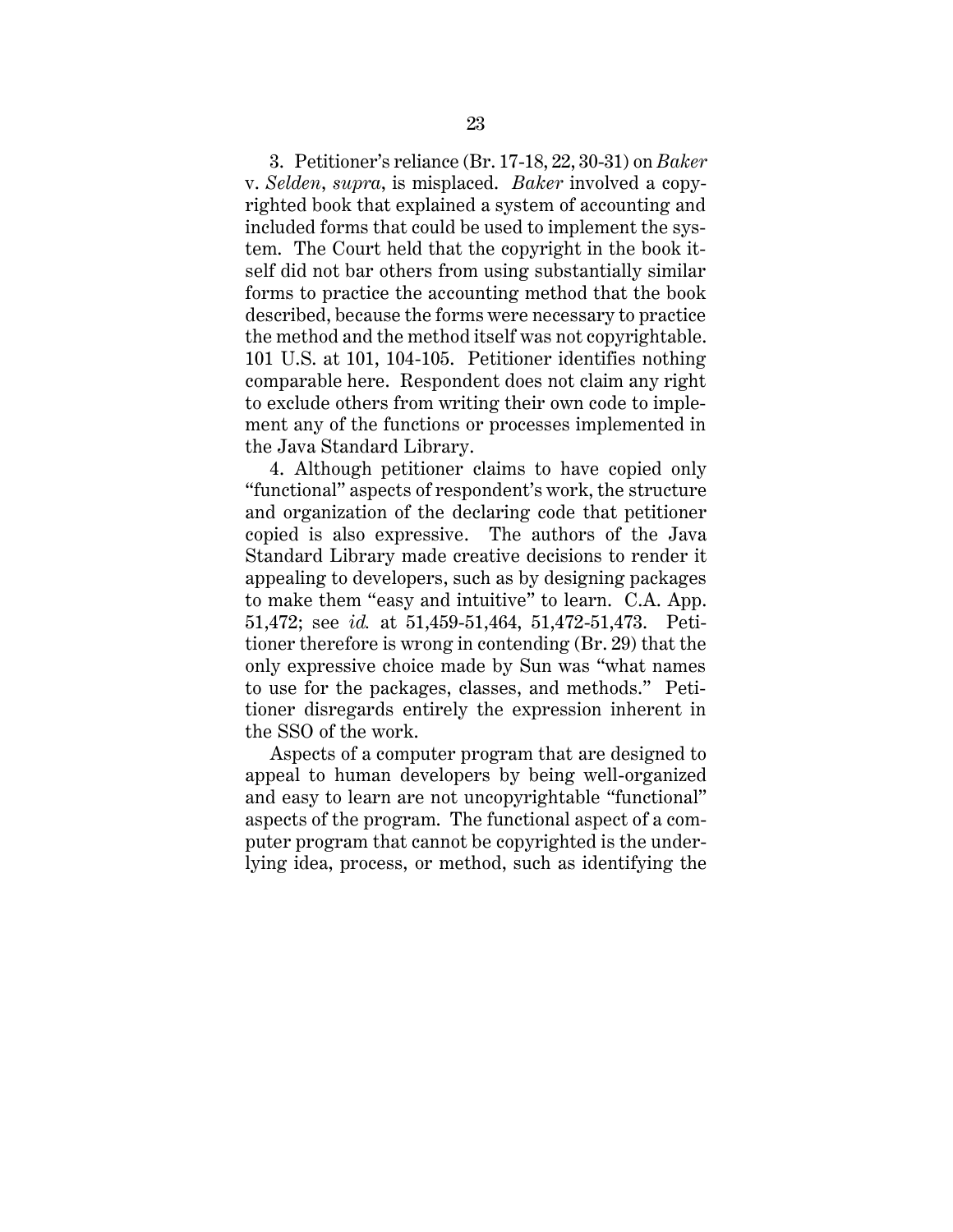larger of two integers, that the program induces a machine to perform. See p. 18, *supra.* By contrast, the characteristics of being readable and understandable to developers are much more analogous to the communicative function of a traditional literary work.

#### **D. Petitioner's Policy Arguments Are Unpersuasive**

Petitioner argues (Br. 26-28) that software developers must be free to "reuse" declarations in order to build on existing products, and that "reimplementation" is a common and desirable industry practice that fosters innovation and compatibility. Policy arguments could not justify adopting a rule that "interfaces" (Pet. Br. i) are per se uncopyrightable, where the Copyright Act articulates no such rule. See, *e.g.*, *Azar* v. *Allina Health Servs.*, 139 S. Ct. 1804, 1815 (2019). And even on their own terms, petitioner's policy arguments are unpersuasive.

In positing an industry practice of reusing code, petitioner and its amici do not distinguish between licensed and unlicensed copying. Cf. IBM & Red Hat Amicus Br. 13-18; 83 Computer Scientists Amicus Br. 17-22. Software is "increasingly being distributed under a variety of 'open-source' licenses" that permit the reuse of existing code, subject to licensing conditions. 2016 Copyright Office Report 61. Those practices, however, depend in part on the copyrightability of the licensed code. As amicus Microsoft explained below, in arguing that respondent's work is copyrightable, "[t]he chief legal reason why users must abide by the terms of \* \* \* any open-source license[] is that failing to do so exposes the violator to potential copyright liability." 13-1021 Microsoft C.A. Amicus Br. 16 (emphasis omitted). Because the reuse of code in those circumstances occurs pursuant to a license, the prevalence of such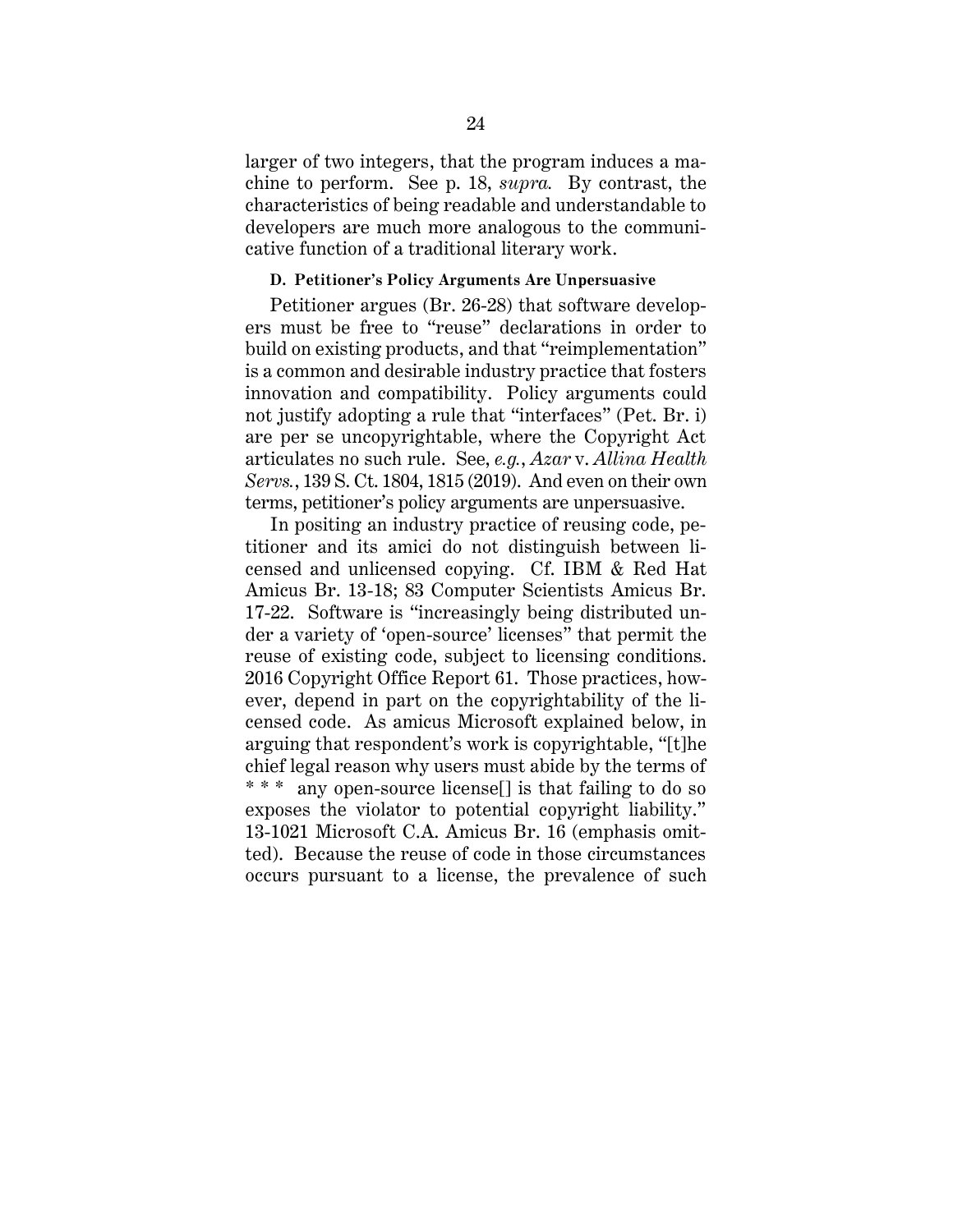practices does not support petitioner's proposed rule that "interfaces" are uncopyrightable.

A ruling that declarations and other "interfaces" are categorically ineligible for copyright protection would also be unnecessary to address the concerns that petitioner's amici identify. Rather, other tools are better suited to that task. The fair use doctrine, unlike merger, can take account of the conditions that exist at the time of copying. Copying computer code to achieve interoperability between established and newly developed products can be fair use in some circumstances. See pp. 28-29, *infra*; cf. *Lexmark Int'l, Inc.* v. *Static Control Components, Inc.*, 387 F.3d 522, 544-545 (6th Cir. 2004); *Sony Computer Entm't, Inc.* v. *Connectix Corp.*, 203 F.3d 596, 602-605 (9th Cir.), cert. denied, 531 U.S. 871 (2000). The doctrine of *scènes-à-faire* may also limit or eliminate copyright protection "for elements of a program that are dictated by external factors," such as the "compatibility requirements of other programs with which the program is intended to operate." 2016 Copyright Office Report 16; see *Lexmark,* 387 F.3d at 535- 536; *Mitel, Inc.* v. *Iqtel, Inc*., 124 F.3d 1366, 1374-1375 (10th Cir. 1997). Petitioner invoked that doctrine below but failed to support it. Pet. App. 156a-157a.

In any event, petitioner's policy arguments are inapplicable to this case. Petitioner designed its Android platform in a manner that made it *incompatible* with the Java platform. Pet. App. 46a n.11. Petitioner thus is not seeking to ensure that its new products are compatible with a "legacy product" (Pet. Br. 26). Petitioner instead created a competing platform and copied thousands of lines of code from the Java Standard Library in order to attract software developers familiar with respondent's work. No technical requirement compelled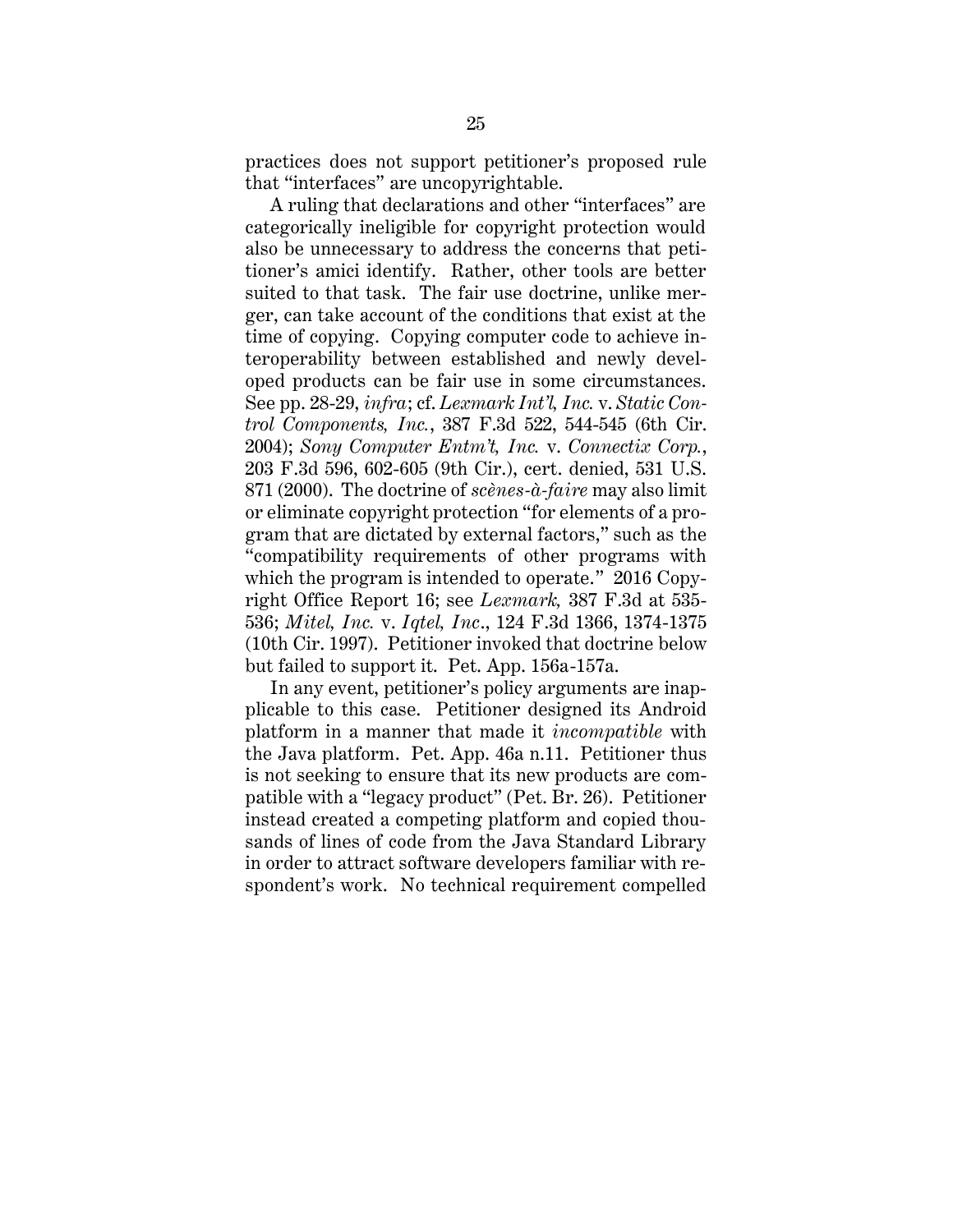that copying; indeed, competitors like Apple and Microsoft created their own mobile operating systems without copying respondent's work. Pet. App. 149a n.5.

Petitioner is also wrong in suggesting (Br. 27-28) that its copying was necessary to prevent software developers from becoming locked into the Java platform by virtue of their familiarity with common commands for invoking methods in the Java Standard Library. Petitioner's Android platform required developers to learn many new commands anyway, and developers regularly learn new commands when a new programming language or platform is introduced. See Pet. Br. 7-9. And as explained above (p. 22, *supra*), the core purpose of copyright law is to create appropriate economic incentives for creative expression, by assuring potential authors that they will reap the benefits of any marketplace success their works ultimately achieve. It therefore would be antithetical to sound copyright policy to treat the popularity of the Java platform among developers as a ground for deeming respondent's declaring code uncopyrightable.

## **II. PETITIONER'S COPYING WAS NOT FAIR USE**

The court of appeals correctly held that petitioner's verbatim copying of respondent's original computer code into a competing commercial product was not fair use. Pet. App. 3a. The equitable doctrine of fair use limits the exclusive rights that a copyright otherwise confers. The doctrine permits courts to consider whether "rigid application of the copyright statute" in a particular case "would stifle the very creativity which that law is designed to foster." *Campbell* v. *Acuff-Rose Music, Inc.*, 510 U.S. 569, 577 (1994) (citation omitted). But the fair use doctrine does not permit a new market entrant to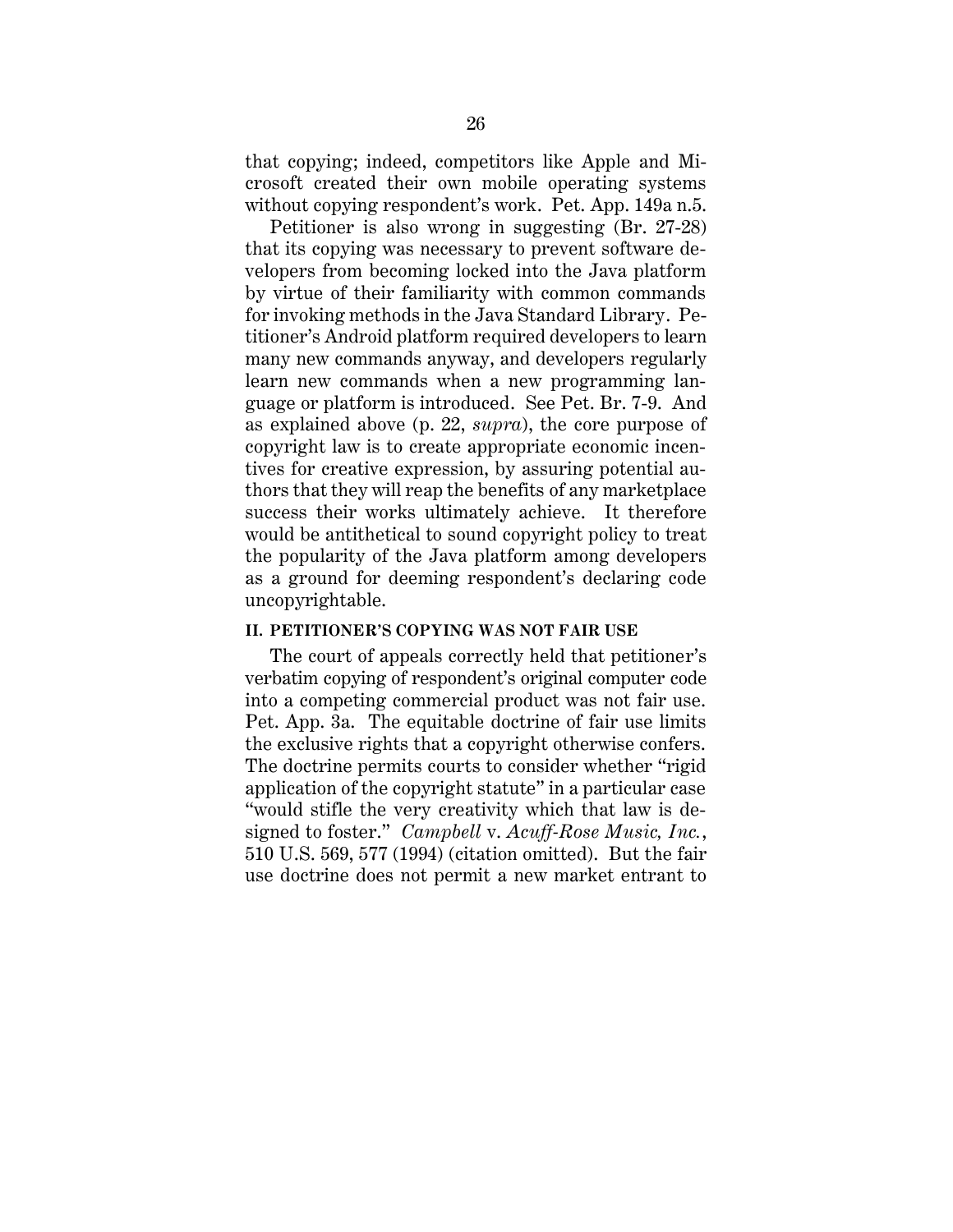copy valuable parts of an established work simply to attract fans to its own competing commercial product. To the contrary, copying "to get attention or to avoid the drudgery in working up something fresh" actively disserves copyright's goals. *Id.* at 580.

## **A. Petitioner's Commercial Copying Harmed The Market For Respondent's Work And Was Not Transformative**

Section 107 identifies four non-exclusive factors that courts evaluating all forms of work "shall" consider in assessing whether a particular use is fair: (1) "the purpose and character of the use, including whether such use is of a commercial nature"; (2) "the nature of the copyrighted work"; (3) "the amount and substantiality of the portion used in relation to the copyrighted work as a whole"; and (4) "the effect of the use upon the potential market for or value of the copyrighted work." 17 U.S.C. 107(1)-(4). A court must evaluate all four factors in light of "the goal of copyright, to promote science and the arts." *Campbell*, 510 U.S. at 579. The court of appeals correctly held that, on this record, the first and fourth Section 107 factors weigh so decisively against fair use that the second and third factors cannot tip the balance in petitioner's favor. Pet. App. 53a.

1. Petitioner contends (Br. 34-36) that the court of appeals did not faithfully apply the applicable standard of review. That criticism is unfounded. The court assumed that the jury had resolved any disputed factual issues in petitioner's favor, Pet. App. 23a, and it acknowledged its obligation to "defer[]" to those findings, *id.* at 19a. The court also correctly identified several specific bases for its conclusion that "no reasonable jury" could have ruled for petitioner on fair use, *id.* at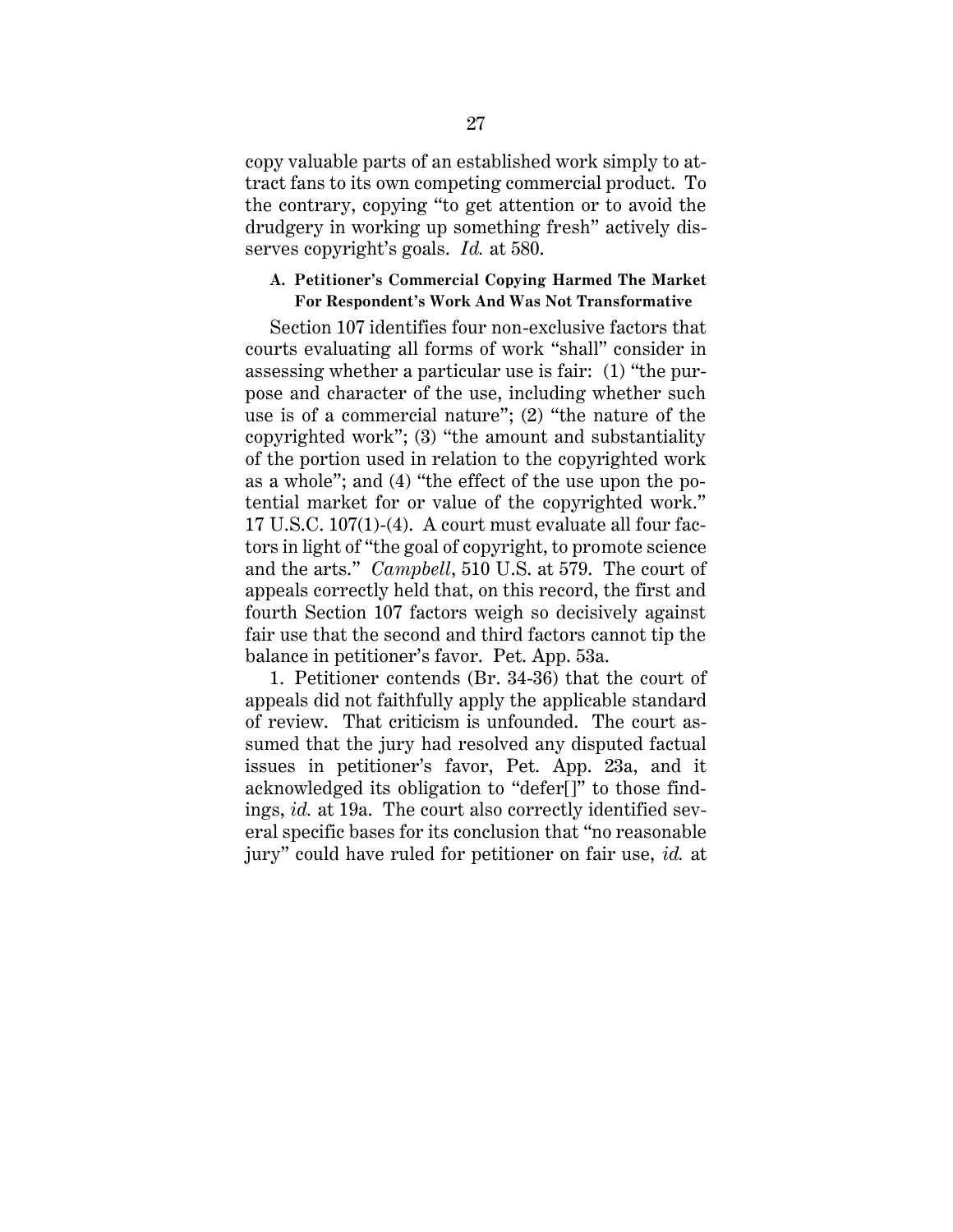35a; see *id.* at 42a, 46a, 51a, and it determined that petitioner's verbatim copying of 11,330 lines of respondent's code "was not fair as a matter of law," *id.* at 54a.

2. Under the first statutory factor, a court examines whether the defendant's use is commercial, *Campbell*, 510 U.S. at 578, and whether it "adds something new, with a further purpose or different character," *id.* at 579. A "transformative" use furthers the goals of copyright and is more likely to be deemed fair use. *Ibid.* If a work is highly transformative, other factors that may weigh against fair use have "less \*\*\* significance." *Ibid.*

Petitioner did not transform respondent's code by incorporating a verbatim copy into the Android platform. Pet. App. 35a-37a. Just as a copier does not ordinarily give a copyrighted poem a "further purpose or different character" by including it in his own book of poetry, *Campbell*, 510 U.S. at 579, simply copying code from one computer program into the "new technological environment" of another computer program (Pet. Br. 37) is not transformative. Petitioner used respondent's declaring code for the same purpose for which that code had originally been created, without changing its expression, meaning, or message. Cf. *TCA Television Corp.* v. *McCollum*, 839 F.3d 168, 181-183 (2d Cir. 2016) (not transformative use to copy a comedic routine, without altering its meaning, into the new context of a dramatic play), cert. denied, 137 S. Ct. 2175 (2017).

Petitioner contends (Br. 44) that this understanding of the first factor would "dramatically limit any fair use of computer code." But computer code *can* be used in transformative ways—for example, by excerpting code in a textbook to illustrate a coding technique, or by running code through a program to check for plagiarism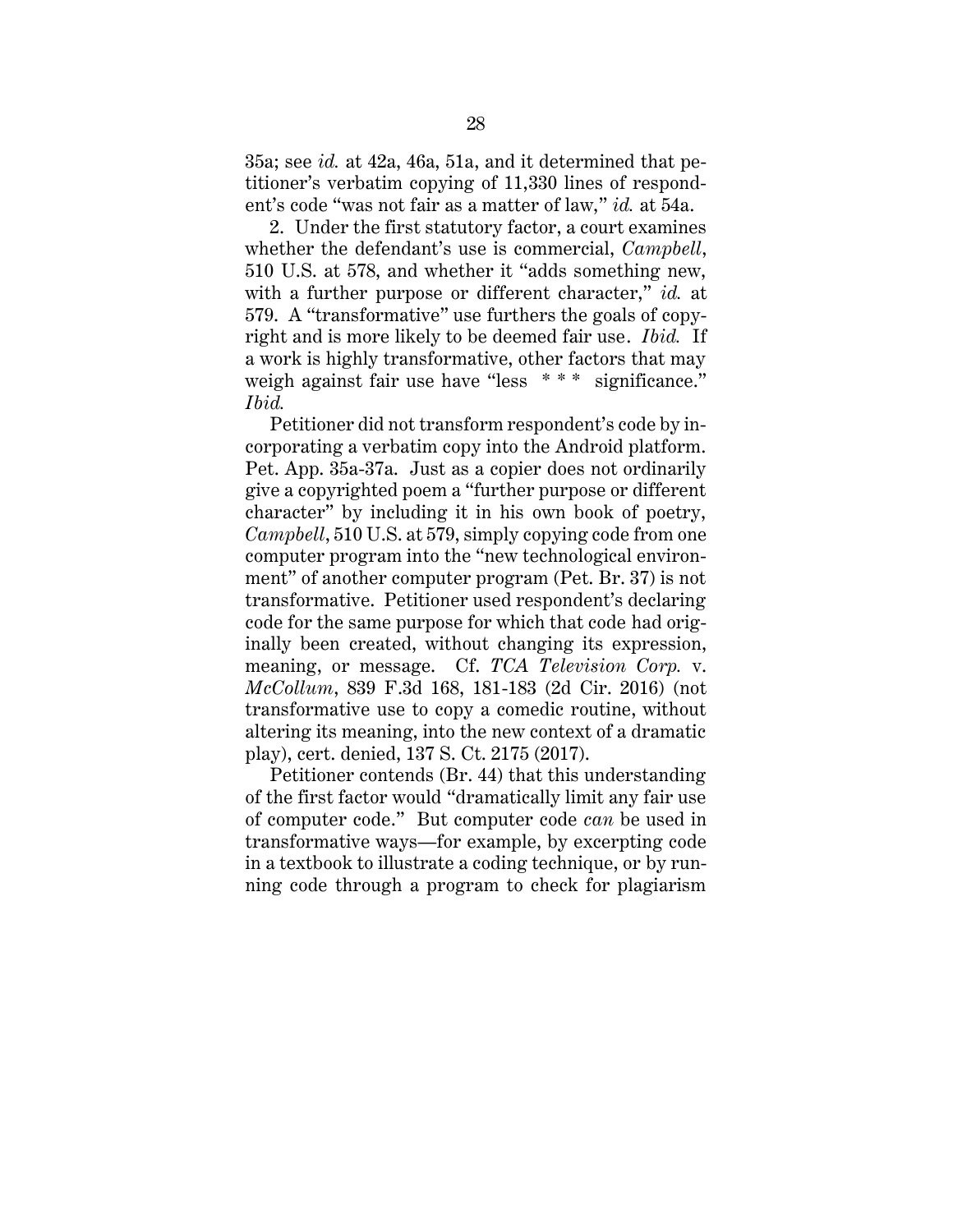(*e.g.*, in a computer-science class). Lower courts have also confronted issues, not presented here, about whether making temporary copies of existing code to "reverse engineer" a system, in order to create compatible works that do not incorporate the pre-existing code, constitutes fair use. See *Sony Computer Entm't*, 203 F.3d at 603-605; *Sega Enters. Ltd.* v. *Accolade, Inc.*, 977 F.2d 1510, 1525-1526 (9th Cir. 1993); *Atari Games Corp.* v. *Nintendo of Am. Inc.*, 975 F.2d 832, 844-845 (Fed. Cir. 1992); see also 2016 Copyright Office Report 54-59. Courts have generally found that copying code to discern how an existing product works, in order to ensure that a new (non-infringing) product is interoperable with the existing product, is a transformative use. But petitioner copied lines of code verbatim from a rival software platform, inserted them into a competing, incompatible platform, and then marketed the infringing product.

Petitioner also asserts (Br. 44-45) that the court of appeals failed to take account of the "functional nature" of computer code. In fact, the court held that the second fair use factor favored petitioner because the jury could reasonably have concluded that "functional considerations were both substantial and important" in creating the declaring code and SSO. Pet. App. 42a. But the court correctly recognized that the incorporation of respondent's declaring code into a new computer program was not a transformative use of that code. See *id*. at 37a.

Petitioner also faults the court of appeals (Br. 45) for purportedly giving undue attention to the code petitioner copied, rather than examining the Android platform as a whole. Of course, "no plagiarist can excuse the wrong by showing how much of his work he did not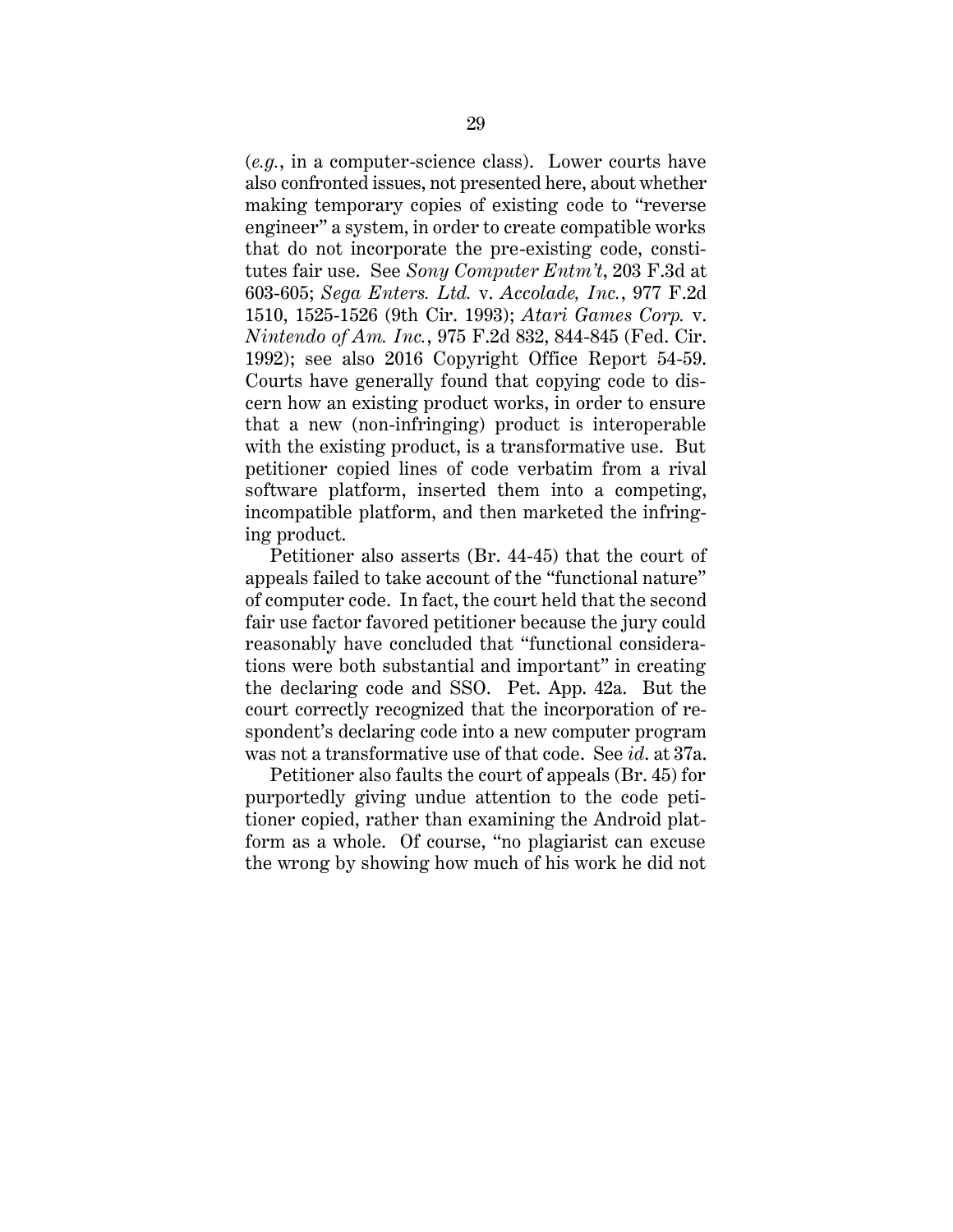pirate." *Harper & Row*, 471 U.S. at 565 (citation omitted). The court of appeals properly analyzed "what [declaring code] does in Java and in Android, how the audience of computer developers perceives it, how much [petitioner] took and added, [and] what the added code does." Pet. App. 33a. The court then correctly recognized that petitioner did not use respondent's code in a novel way. Rather, the copied code still specifies the same methods, in the same packages and classes, for use by developers. Simply surrounding copied material with new material is not a transformative use.

Petitioner suggests (Br. 43-44) that it was entitled to copy 11,330 lines of respondent's declaring code because that code standing alone is not commercially valuable. If that approach were sound, a developer could steal half of another developer's program and finish it herself, so long as the stolen half did not function on its own. By its own account, moreover, petitioner copied respondent's code to make the Android platform more appealing to respondent's fans (Pet. 25-26); and petitioner's primary copyrightability argument (Br. 19-21, 30) is that merger divests the declaring code of copyright protection *because* the code is valuable to developers.

3. As to the fourth factor—the "effect of the use upon the potential market for or value of the copyrighted work," 17 U.S.C. 107(4)—copying that usurps the original work discourages authors from investing the effort that creative expression entails. A defendant therefore "would have difficulty carrying the burden of demonstrating fair use without favorable evidence about relevant markets." *Campbell*, 510 U.S. at 590. Relevant markets include "the market for derivative works," *Harper & Row,* 471 U.S. at 568, which copyright holders enjoy the exclusive right to create and license,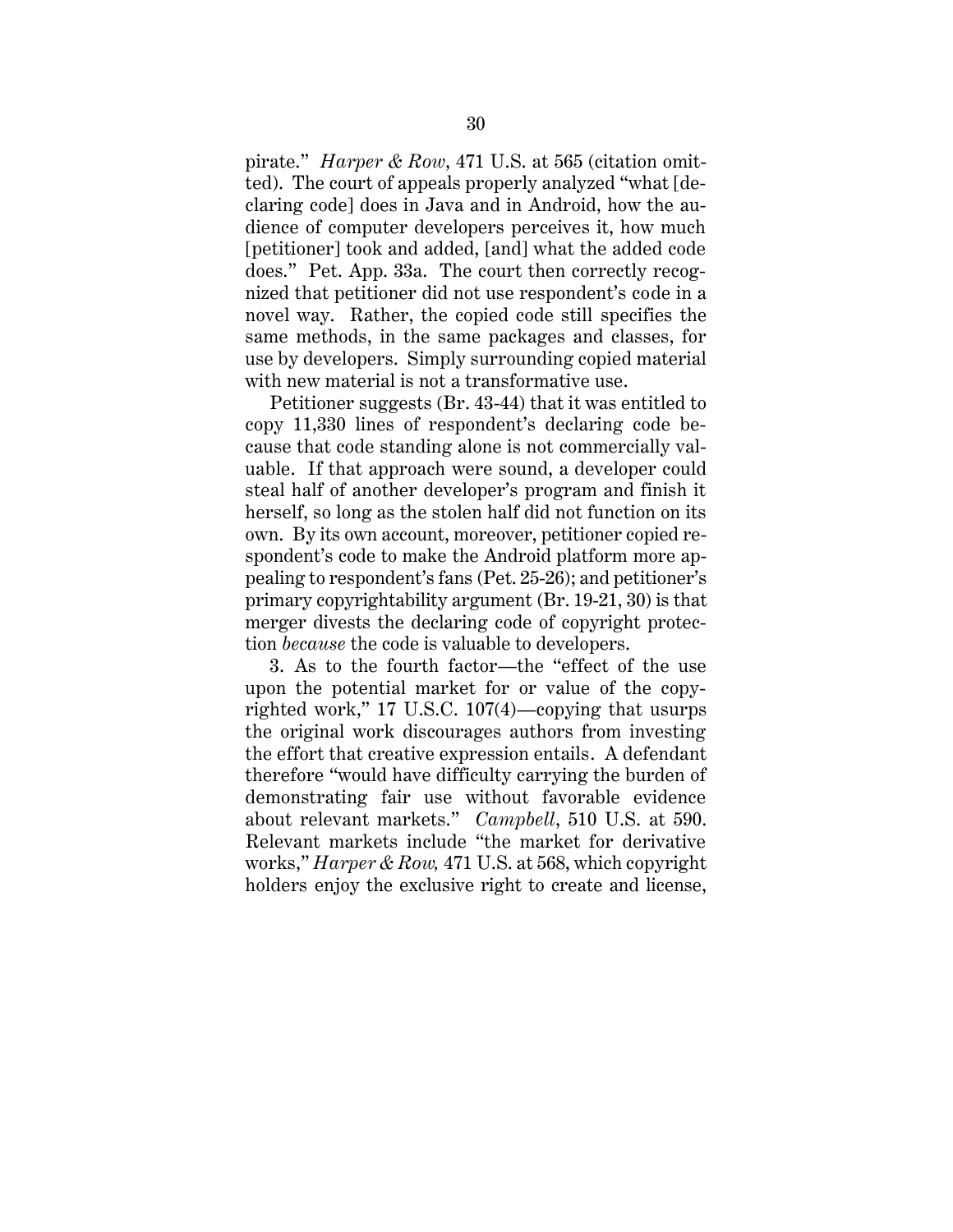17 U.S.C. 106(2). The fourth factor weighs heavily because "the licensing of derivatives is an important economic incentive to the creation of originals." *Campbell*, 510 U.S. at 593.

Petitioner asserts (Br. 48) that Android and Java "did not compete" because Java "was designed for servers and desktop computers" and "is not suitable for the modern smartphone market." But the record contained "'overwhelming'" evidence that petitioner's copying harmed the market for the Java platform. Pet. App. 50a (citation omitted). That included undisputed evidence that respondent's customer Amazon had used the existence of the Android platform as leverage "to negotiate a steep discount" for continuing to license respondent's Java platform for use in Kindle tablets. *Id*. at 51a. Undisputed evidence also showed that mobile phones used the Java platform and that respondent licensed its work to smartphone manufacturers. *Id.* at 35a. Petitioner's argument also cannot be reconciled with the fourth factor's role in protecting an author's broad right to authorize derivative works, such as a version of the Java Standard Library tailored to "modern smartphones." See 17 U.S.C. 101 (defining a " 'derivative work'" to include "any \* \* \* form in which a work may be recast, transformed, or adapted").

Petitioner also observes that respondent made some of its work available "as free and open source under the name OpenJDK, subject only to an easily available license." Pet. Br. 49 (citation and quotation marks omitted). But petitioner declined to take that or any other license, despite "lengthy licensing negotiations" with respondent. Pet. App. 51a. Instead, petitioner simply appropriated the material it wanted. And petitioner's assertion (Br. 37-39) that the Android system as a whole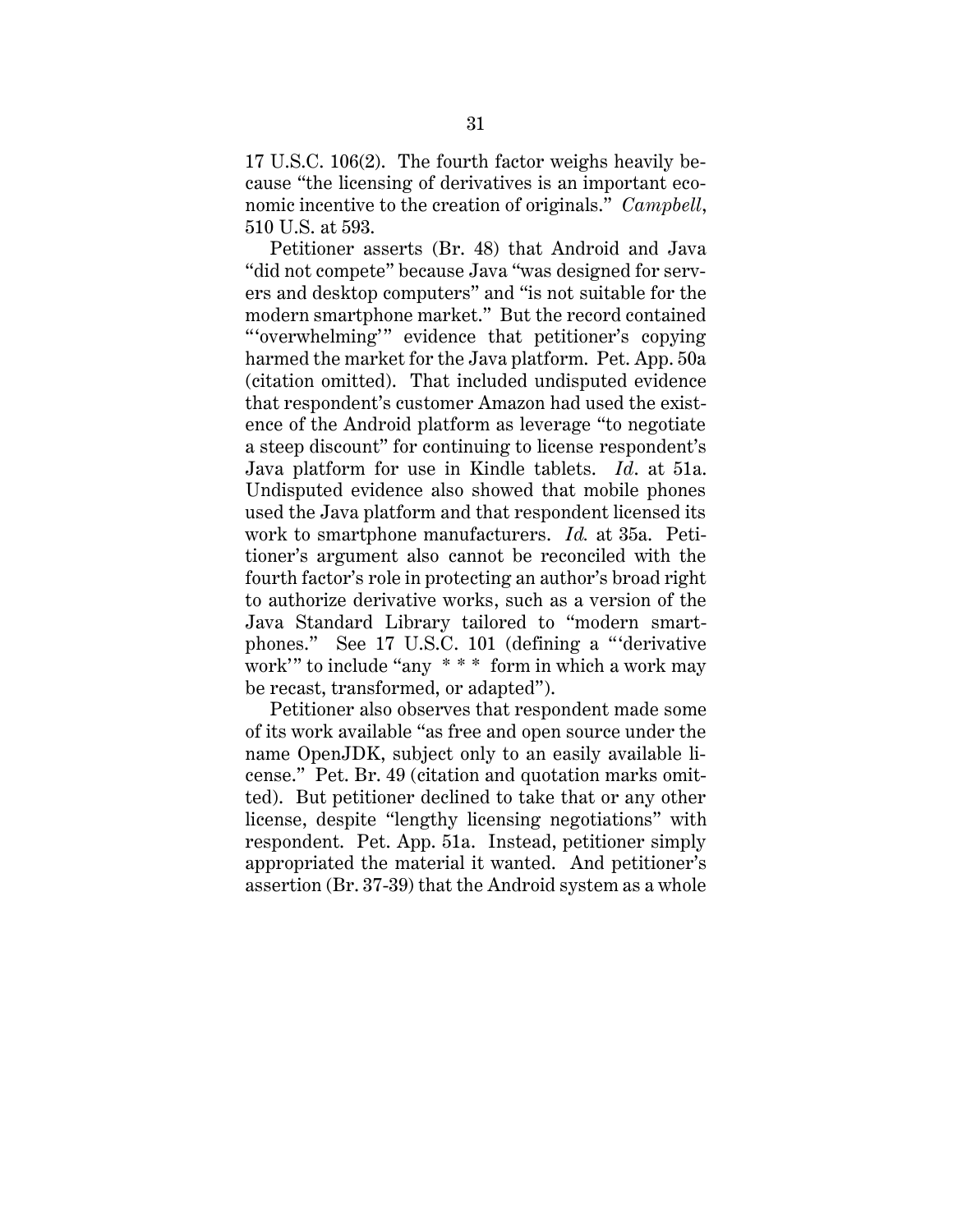(including use of the Java language, which was freely available without a license) was beneficial to respondent may be relevant to damages, but it cannot justify petitioner's unauthorized copying. The fact that a wide range of entities have licensed various elements of respondent's work further undermines petitioner's claim (Br. 27-28) that respondent's copyright "erect[s] serious obstacles" to innovation. See 13-1021 C.A. App. 20,467- 20,468, 20,550-20,554 (IBM, Red Hat, SAP, Sony, Panasonic, Cisco Systems, Amazon, Nokia, LG, General Electric, eBay, Visa, Samsung, and RIM).

#### **B. Petitioner's Remaining Fair Use Arguments Lack Merit**

Petitioner makes several other fair use arguments that are not directly tied to specific Section 107 factors. Each lacks merit.

Petitioner contends (Br. 38-39) that it relied on an "industry understanding that interfaces may be reused," and that the jury could have concluded that petitioner acted in good faith. But any industry practice of reusing code to achieve interoperability would not help petitioner, because petitioner designed its Android platform in a way that made it incompatible with the Java platform. An application written for petitioner's Android platform therefore will not function on respondent's Java platform, and vice versa.

Contrary to petitioner's contention (Br. 41), the Copyright Office has never endorsed the kind of copying in which petitioner engaged. The Office has stated that, "in many cases, copying of appropriately limited amounts of code from one software-enabled product into a competitive one for purposes of compatibility and interoperability should \*\*\* be found to be a fair use." 2016 Copyright Office Report 57; see, *e.g.*, *Sega Enters*., 977 F.2d at 1523. But enabling developers for Android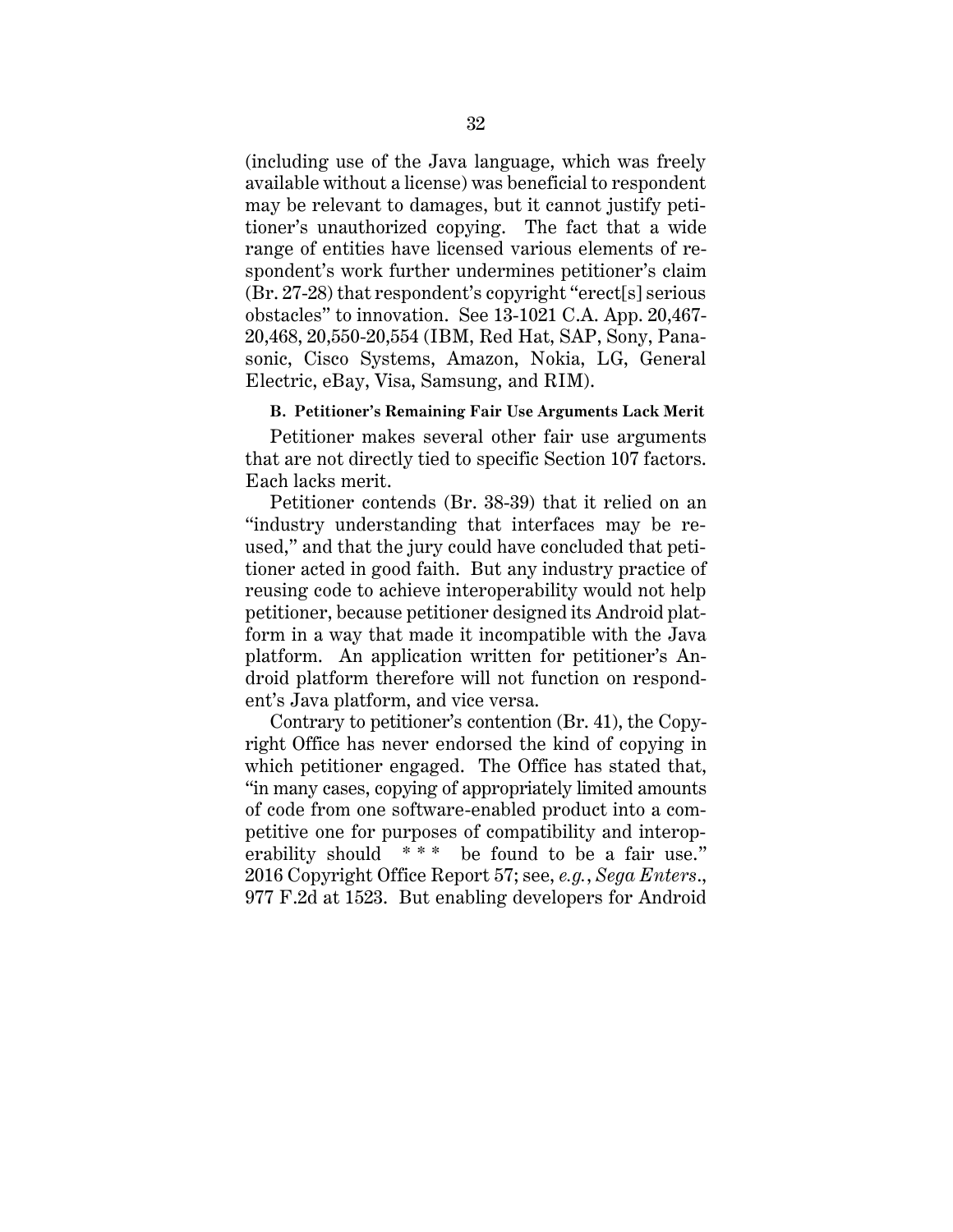to draw on their preexisting knowledge of commands used on the Java platform does not constitute "interoperability" as that term is defined in the Copyright Act or discussed in any judicial decision or Copyright Office publication. See 17 U.S.C. 1201(f) (defining "'interoperability'" for purposes of Section 1201(f) to mean "the ability of computer programs to exchange information, and of such programs mutually to use the information which has been exchanged").

Finally, petitioner asserts (Br. 39) that its copying was justified because the 11,330 lines of respondent's code that petitioner copied verbatim were "a small amount of low-value expression," while the Android platform into which petitioner incorporated the code represents "a large amount of high-value expression." Petitioner does not attempt to explain why, if the expression had such low value, petitioner felt compelled to copy it to attract software developers. In any event, nothing in this Court's precedent or the Copyright Act supports injecting into the evaluation of fair use a subjective, normative assessment of whether particular expression is "low" or "high" value—an inquiry that would force the Court into a role it has repeatedly disclaimed. See, *e.g.*, *Campbell*, 510 U.S. at 582 (observing that "it would be a dangerous undertaking for persons trained only to the law to constitute themselves final judges of the worth of a work") (quoting *Bleistein* v. *Donaldson Lithographing Co.*, 188 U.S. 239, 251 (1903)) (brackets omitted).